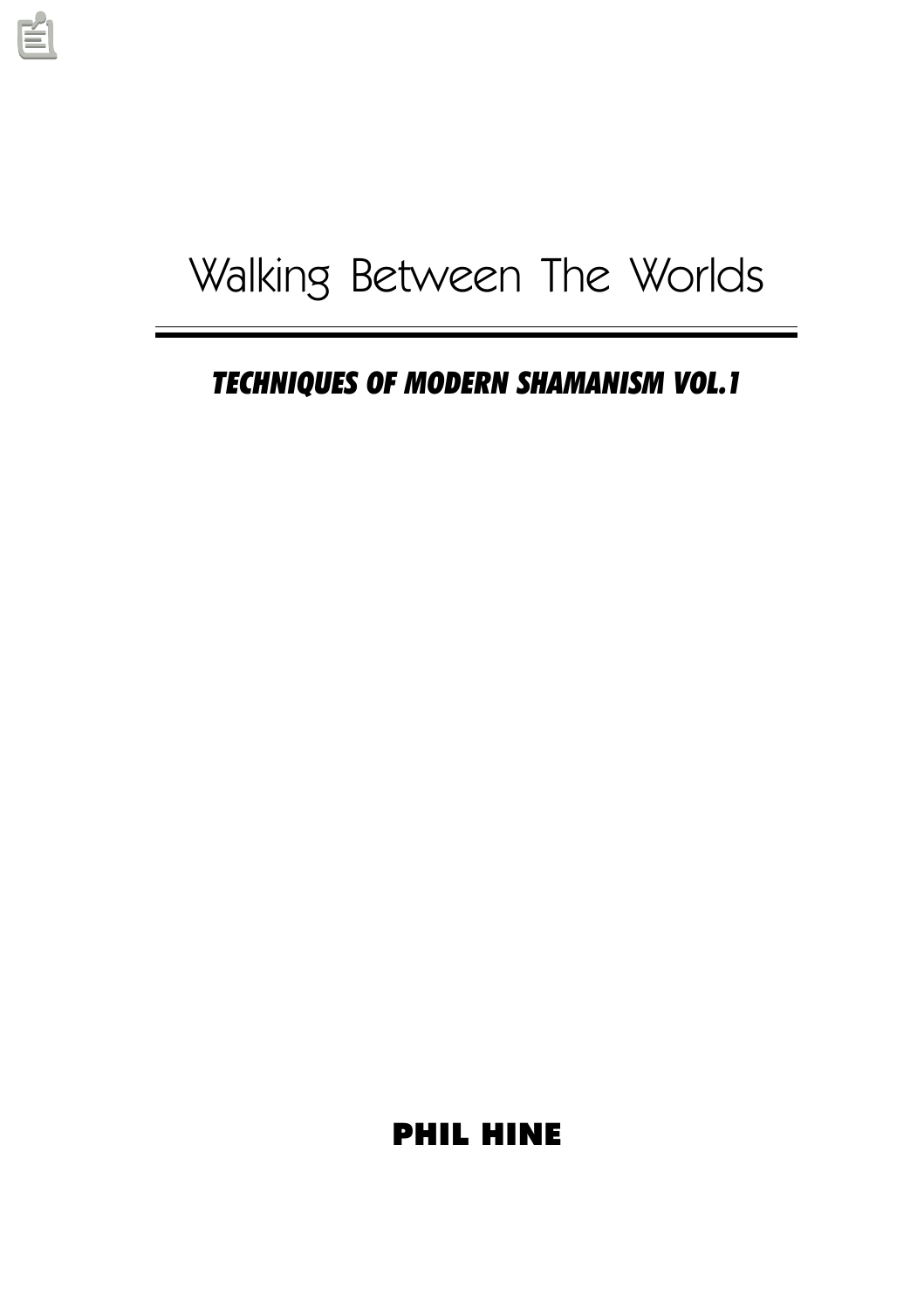## WALKING BETWEEN THE WORLDS Techniques of Modern Shamanism Volume One © Phil Hine 1986 First released by Pagan News Publications 1986

This on-line version December 1998

If you should find this booklet useful, feedback & comments would be much appreciated. I can be contacted via:

a5e@ndirect.co.uk or BM Coyote, London WC1N 3XX, UK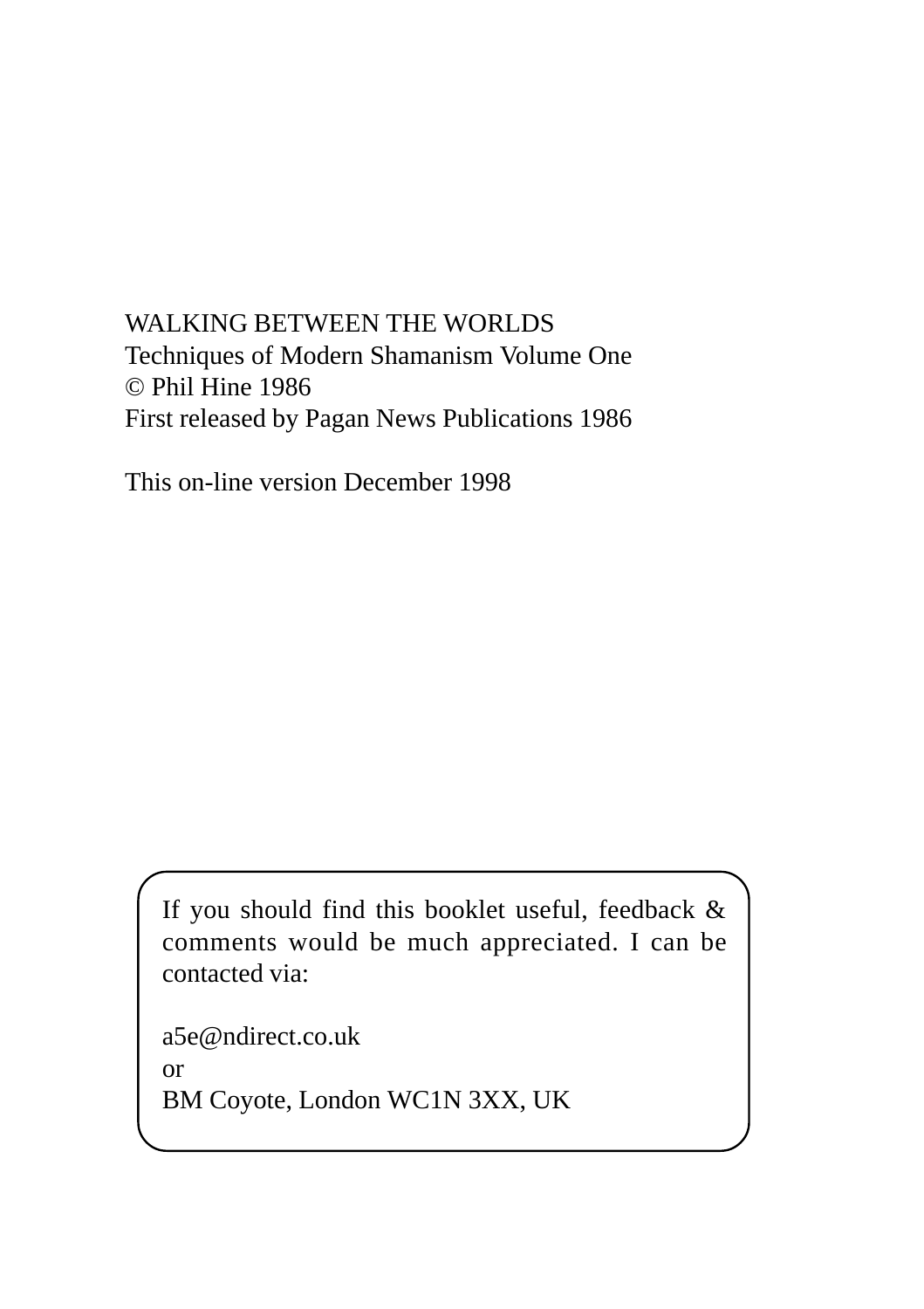## Contents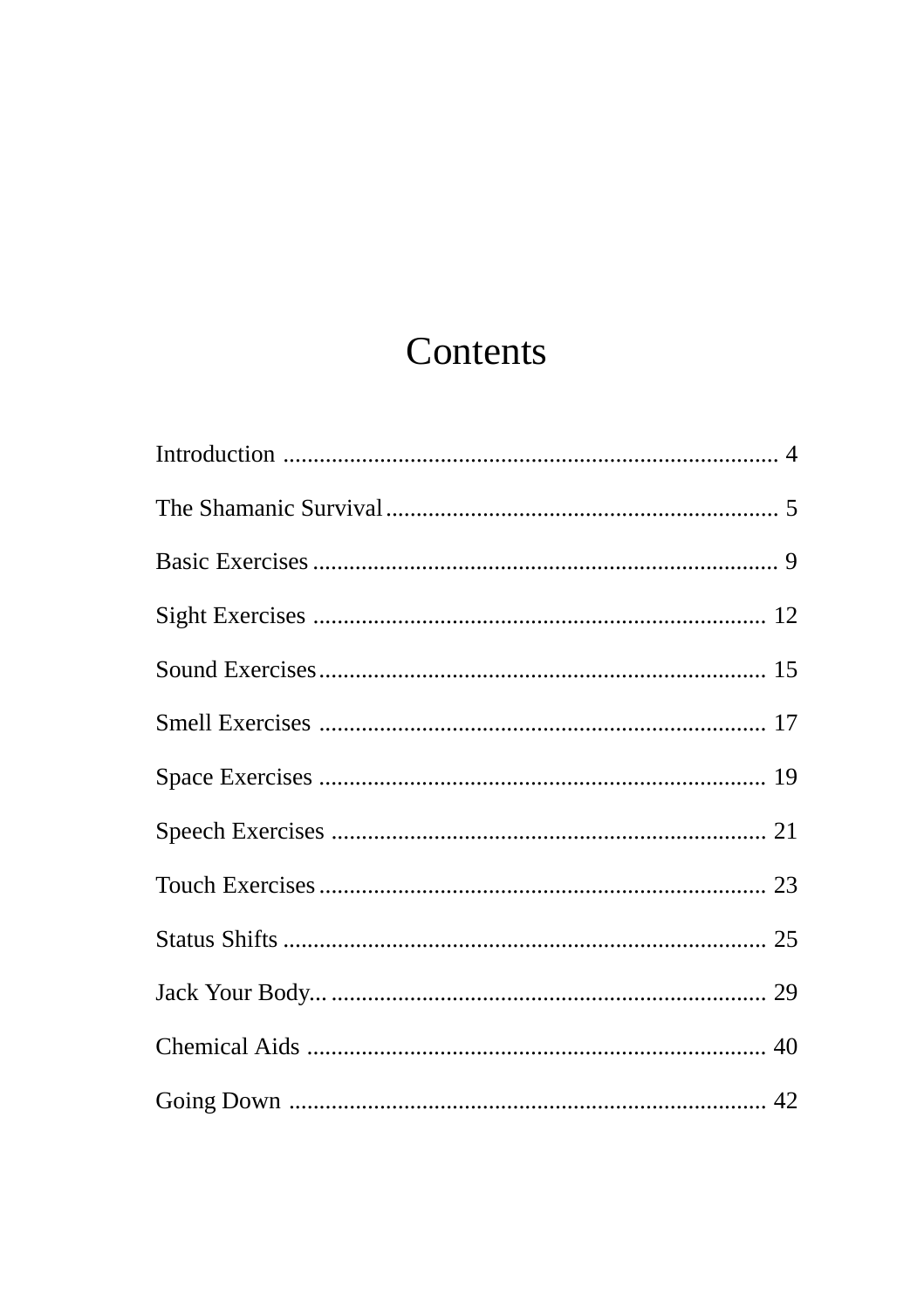## **INTRODUCTION**

This book is a collection of practical exercises, the aim of which is to enhance awareness of the world around us. The first part of this book deals with basic sensory exercises, while the second half deals with trance states, and some of the basic group dynamics involved in helping other people into them. Using these techniques will not make you a 'shaman/shamanka', but they are drawing on the shamanic outlook - which depends from an enhanced awareness of our environment, and the ability to mediate between the everyday, and the sacred aspects of our experience. "Walking between the Worlds" requires that we learn to extend our perceptions from the ordinary, to see the extra-ordinary which lies within it. Many of the techniques require group exploration, since it is impossible to grow in total isolation from others.

Many of the exercises were originally part of the Shamanic Development Course run by Sheila Broun and myself in 1987. I am particularly indebted to Sheila, whose continuing work is a spur towards my own efforts. Also, to the course participants, who gave much in the way of enthusiasm, criticism, and their own experience, so that the course far surpassed our own hopes for its success. Also, I would like to thank Rich Westwood for supporting this project, and just about everyone to whom I've ever written to or talked with on this subject.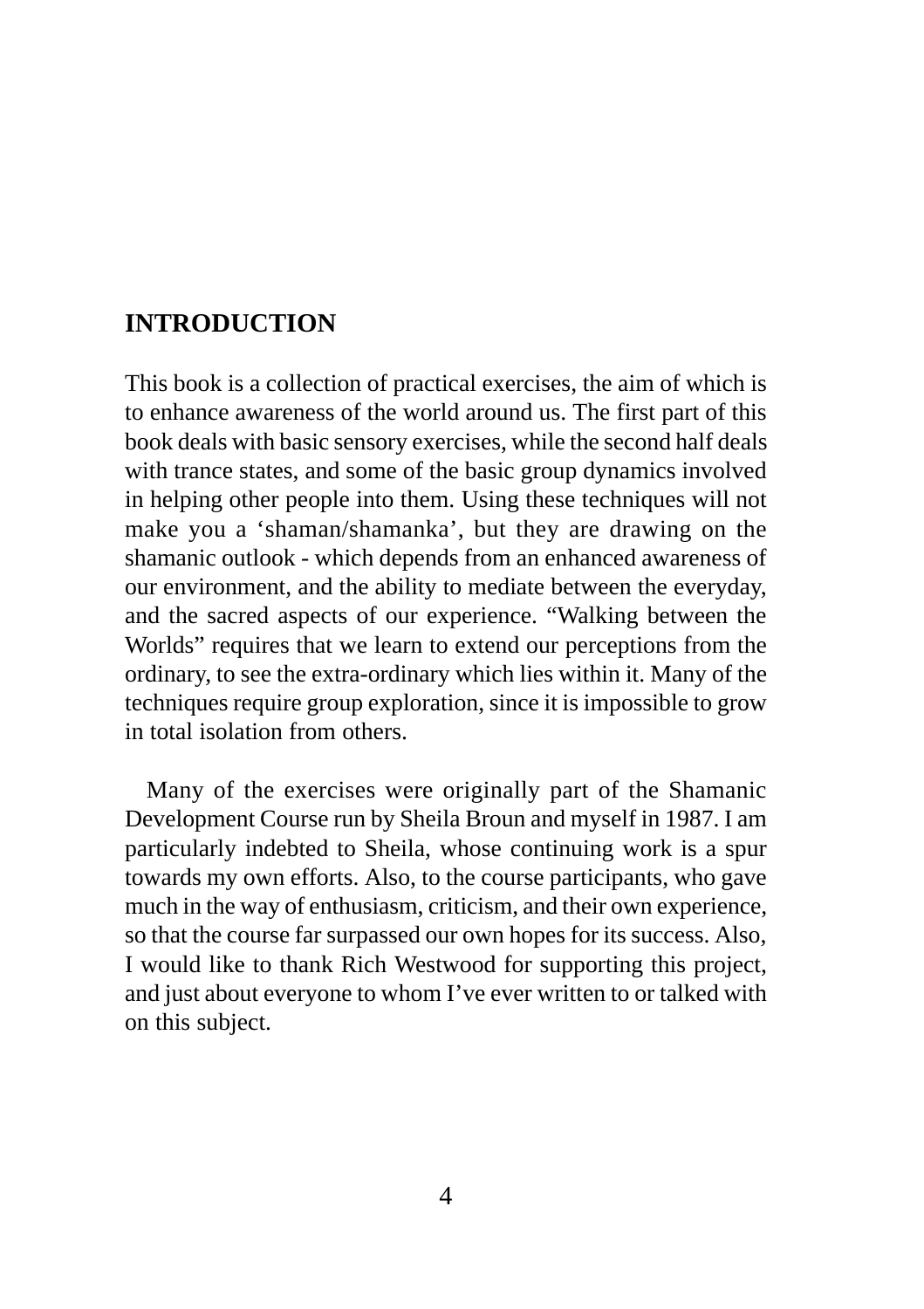## **THE SHAMANIC SURVIVAL**

The Shaman is one of the most ancient and one of the most enduring figures in human evolution. Shamanism is the source of both Magic and Religion, and as Mircea Eliade put it, is "an archaic technique of ecstasy". Its structural elements can be traced well back into the Upper Palaeolithic era, and these elements are essentially similar throughout many different cultures, in different frames of time. Even though the surface details of the shamanic world-view tends to differ even within particular cultures, the underlying principles remain similar, supplying some elemental requirement of the human psyche which has remained constant over a period of hundreds of thousands of years.

Shamanism shows a remarkable survival, and there are many examples of shamans co-existing with other religious or magical systems in a given culture. Most of the world's healers are shamans, for example. As societies evolve into more complex forms than that of the hunter-gatherer, the roles that the shaman fulfils is taken up by others. From shamanism arises theatre, religion, magic, art, dance, music and perhaps even writing and language. traces of shamanism remain, in folklore, customs and myth - deference to those who can manipulate the hidden forces of the world as tricksters and healers. Westerners are increasingly turning to shamanism in a search to revitalise and reintegrate themselves into a world-view which is beyond that offered by our culture.

Until fairly recently, interest in shamanism was limited to those researching into ethnology and anthropology; and psychoanalysts such as Carl Gustav Jung. Now it seems that shamanism is suddenly very popular. Business managers are sent on weekend courses that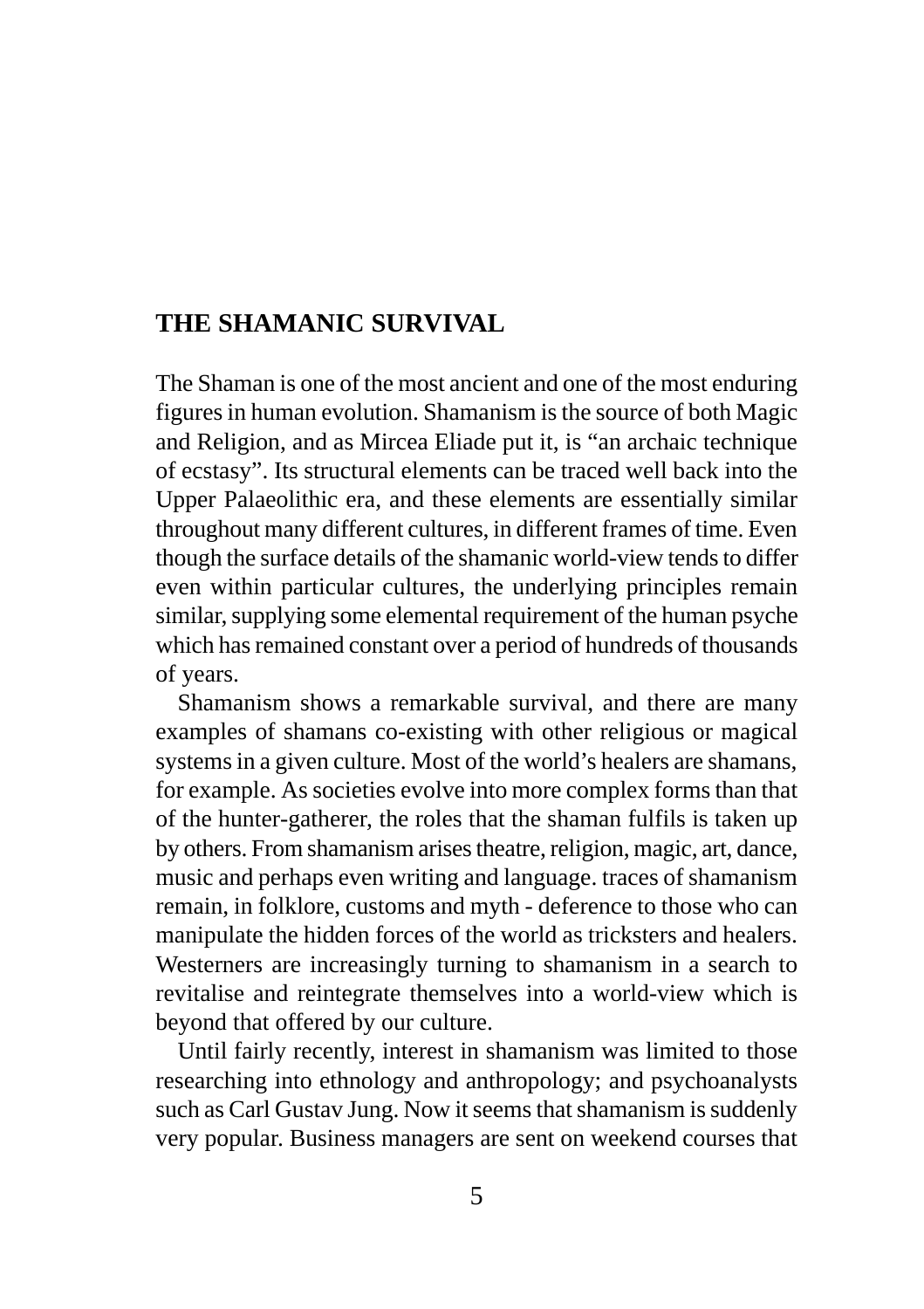include firewalking, whilst the accumulated wisdom of many tribal peoples is being hungrily devoured by people who are eager to contact ancient wisdom and a sense of belonging. writers such as Carlos Casteneda and Lynn Andrews have made shamanism accessible and popular.

#### **The Shamanic World-View**

The term "shaman" is derived from the Siberian Tungusic root "saman". The word Shaman usually refers to a male practitioner, whilst the word shamanka refers to a female. As a loose generalisation, it is possible to draw a composite picture of the worldview of the shaman. The universe is multi-layered, with both a celestial overworld and a chthonic underworld, with appropriate spirit rulers and other denizens. there are also rulers of the principle directions or quarters. The levels of the universe are connected by a central axis, the axis mundi which appears as a sky ladder or worldtree. It is via this central axis that the shaman gains entry to all the levels of the universe.

Another central feature of the shaman's world is that humanity, animals, and all other life is equal - the shaman is at one with nature. Such equality may be expressed for example, in terms of rituals to appease the souls of dead animals. The precise arrangement of the skulls of animals so that they face east (the place of rebirth) is found in many cultures. Both Finnish and American Plains Indians for example, perform such rites. A related concept is that of metamorphosis, being the belief that humans and animals are capable of assuming each others shape. In many genesis-stories, this ability was had by all, but it was lost, usually through taboo violation, and became the sole province of the shamanka. In South America, the most common doppleganger to the shaman is the Jaguar, so much so that the words for Jaguar and shaman are interchangeable.

The idea of a gateway between the worlds is also central to the shamanic vision. This is the entrance to otherworlds, where dwell ancestral spirits and demons. The gateway is often represented as clashing rocks, the jaws of a monster, or icebergs.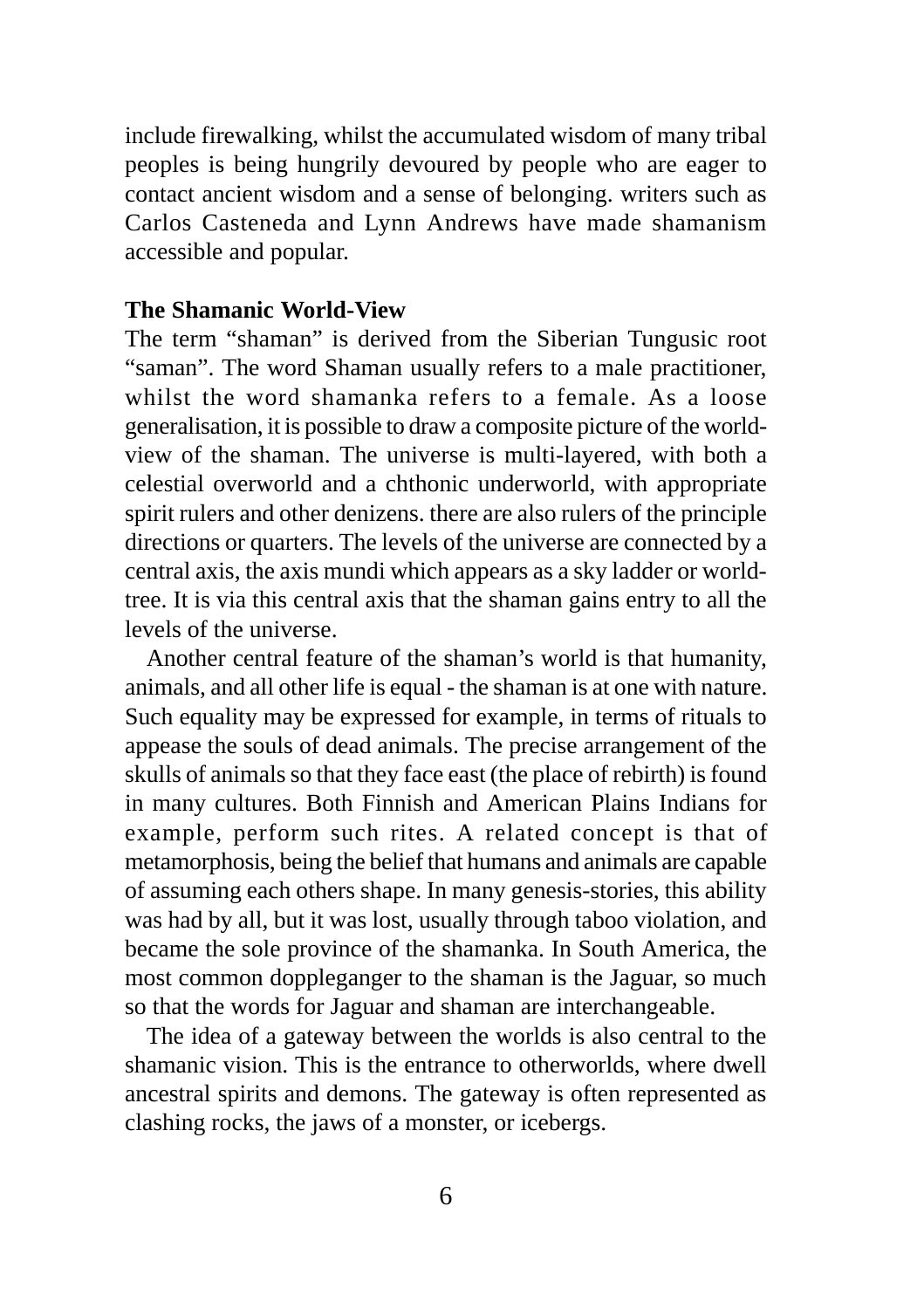#### **The Origins of Shamanism**

The roots of shamanism are lost in antiquity. However we do know, that given the similarities between shamanistic practices in the new world and Europe, that the fundamental elements of shamanism had been established as the first Paleo-Americans began to move across the Bering land bridge which connected Siberia to Alaska. This bridge disappeared about 12,000 years ago, as the Artic glaciers melted.

Another source of the origins of shamanic practice lies in the study of psychotropic plants. The ethnobiologist R.G. Wasson proposed that all major world religions grew from psychotropic experiences, and most shamanic cultures have some form of psychotropic plant associated with them. Siberian shamans make use of Amanita Muscaria, which has been tentatively identified as the divine Soma of the Rig-Vedas. There are at least 80 different types of psychotropic plants the were, and continue to be used in North and South America, and American Indian shamans have made extensive use of both the red Mescal bean and peyote. An American researcher, R.K. Seigal, has also demonstrated a link between the psychotropic-induced visions of shamans and tribal pottery and weaving designs.

Of course drugs are not the only means of inducing ecstasy, and many shamanic techniques revolve around drumming, dancing, singing, fasting, sleeplessness, and physical feats of endurance.

#### **Shamanic Traditions**

The shaman, as the sole mediator between humanity and the universe of spirits and omens, originated in the very early stages of human cultural development. The hunter-gatherer stage of society endured for hundreds of thousands of years. As societies began to move towards settled agriculture (this being only about 10,000 years ago) then the shamans began to differentiate into a developing priesthood. The hunter-gatherer society is a closely-knit culture, geared towards the least possible change both within and across generations. This is a stark contrast to modern society, where the pace of social change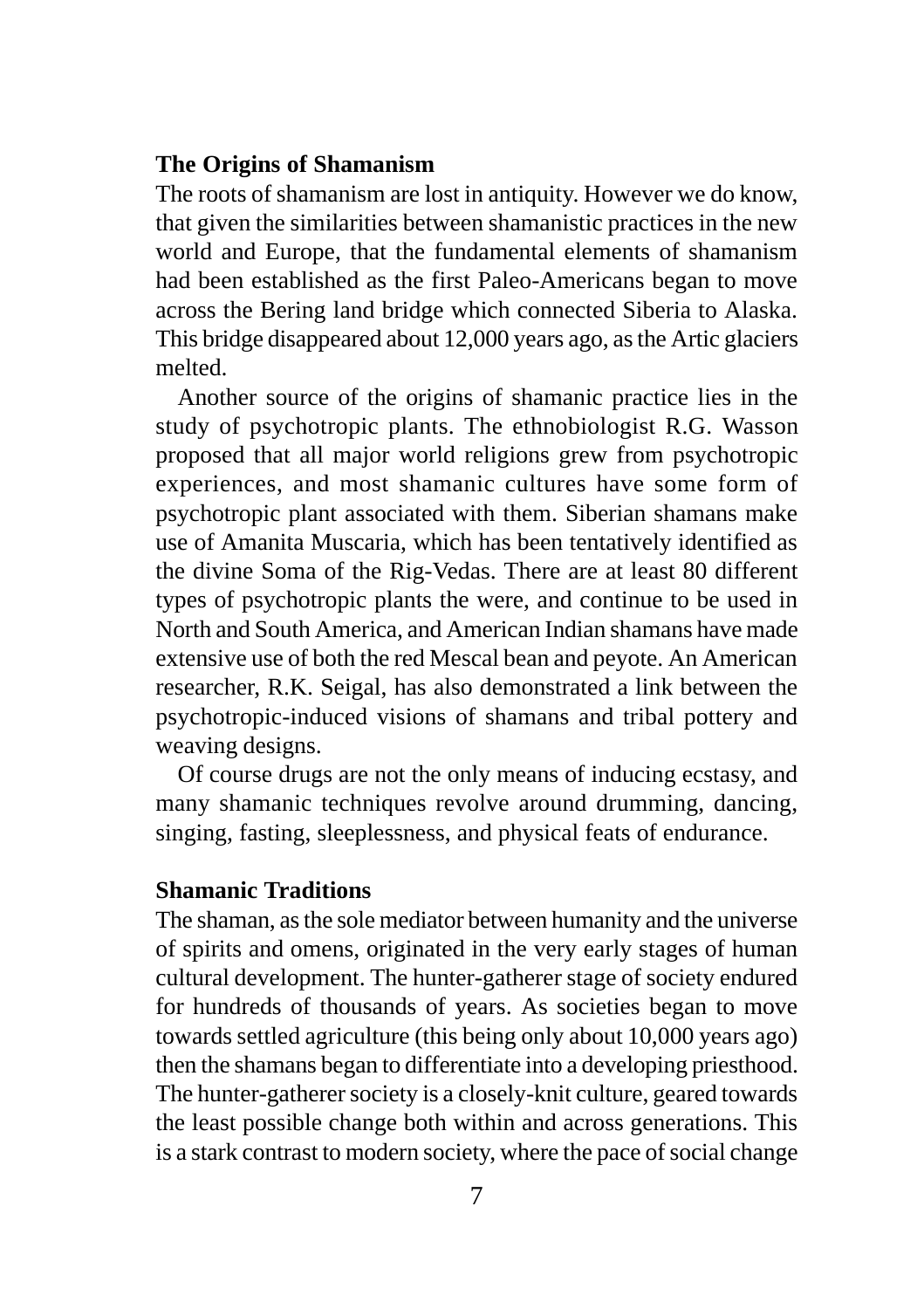is seemingly outstripping our capacity to assimilate it. As Alvin Toffler put it, many of us are suffering from future shock. This naturally poses a problem for anyone seeking to emulate the shaman in our society. All lines of tradition have been broken, and in the West, we now have the ability to enter any world-view at will and imprint its symbolism on our minds. If you work at it long enough, then the deeper regions of the mind will 'speak' to you in terms of a particular set of symbols. There is a wide range of belief systems which we can adopt with varying degrees of success, and the criteria seems to be that you adopt something that fires your imagination to greater heights. Our idea of spiritual progress has become synonymous with the idea that as we change ourselves, we change our society as a whole. This idea is a direct antithesis to that of the hunter-gatherer, where any changes which threaten the continuity of tradition are viewed with great suspicion.

#### **The Value of Shamanism**

Having said that, we cannot dismiss shamanism as having no relevance to modern society. Obviously it does, but this very much depends how you approach it. In an age where most information is transmitted via print or electronics, the value of adopting shamanic techniques lies in recovering knowledge from within, and also in relating with other people. Ecstasy can be freed from the purely private domain and returned to the communal. Also, in trying to regain the spirit of our collective past, we can regain a sense of community with our ancestors, using techniques which carry us back to our forebears on the savannah plains of Africa. this can endow us with a sense of community that surpasses all cultural differences. In learning to see the world as shamans, we reconnect with ourselves, and can adapt much easier to the world around us.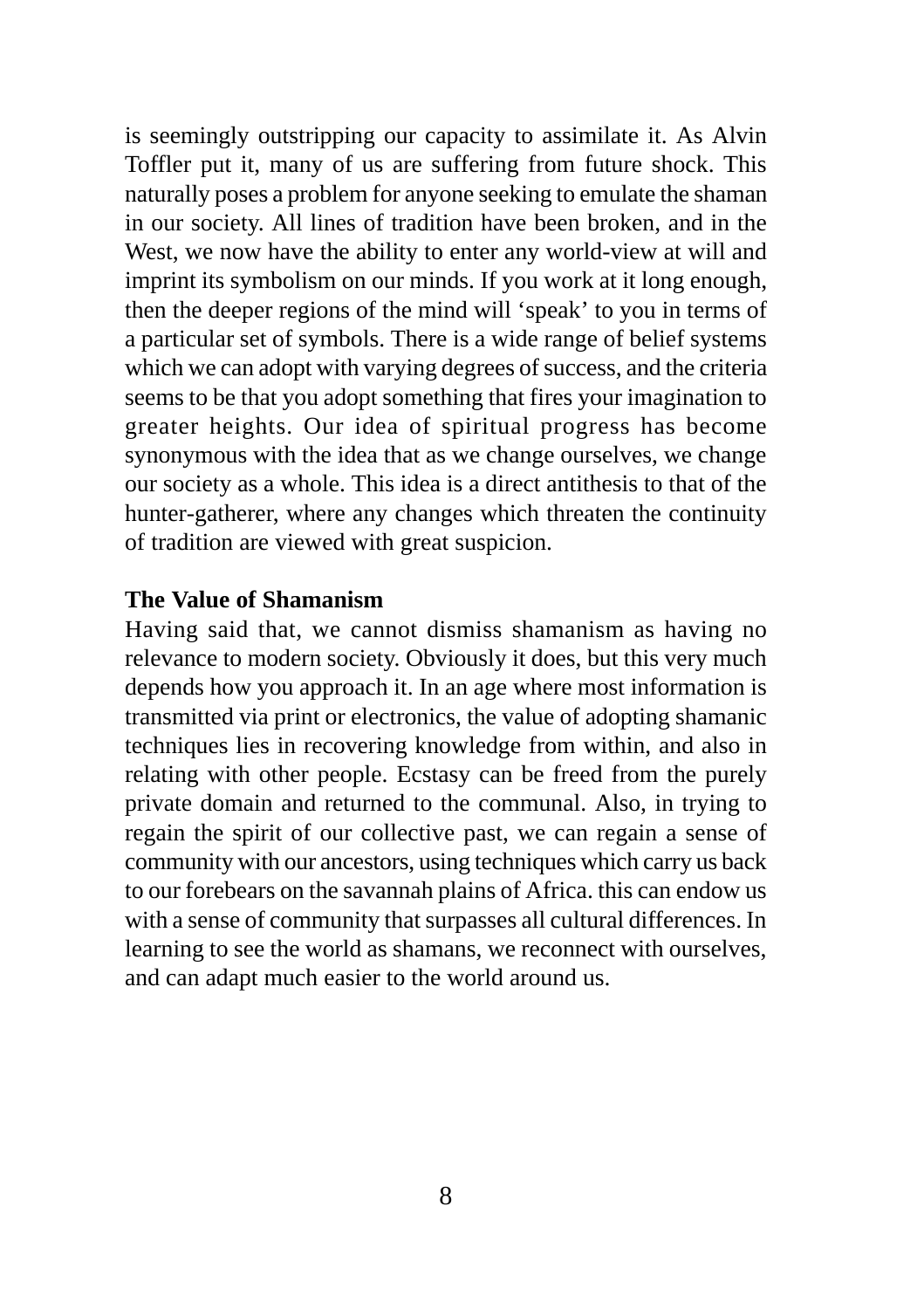## **BASIC EXERCISES**

At the outset, we should acknowledge that shamanic techniques have a certain glamour about them. Many people aspire to use shamanic-style practices and approaches to their own evolution. Two things should be stressed; it's very hard work and, unless you have no other commitments at all, it will take you far longer than you think. The exercises contained in this book are ones that I (and others) have found useful in taking our first steps into a magical universe.

As I see it, the basic essentials of the shamanic approach are:

- (i) Enhancement of our senses
- (ii) Awareness and understanding of our own BodyMind
- (iii) Understanding of self
- (iv) Empathy
- (v) A desire to engage with others (be they people or spirits)

As I said in the introduction, you can't go off and 'learn to be a shaman' on your own. Unlike the Western-Mediterranean tradition of 'secret schools', the shaman does not learn in isolation from others. You need a community, no matter how small or spread out, to live and learn in. It is essential to get feedback, advice and criticism from others. Anyone can declare themselves to be anything, if they themselves are the only important opinions in their mental walnuts. Likewise, you can enter a particular system and earn for yourself all sorts of fancy degrees and titles, but out in the big wide world, the only thing that matters is competence - being able to deliver the goods. Which, given the complexity and diversity of our society, could range from blessing houses, officiating at funerals and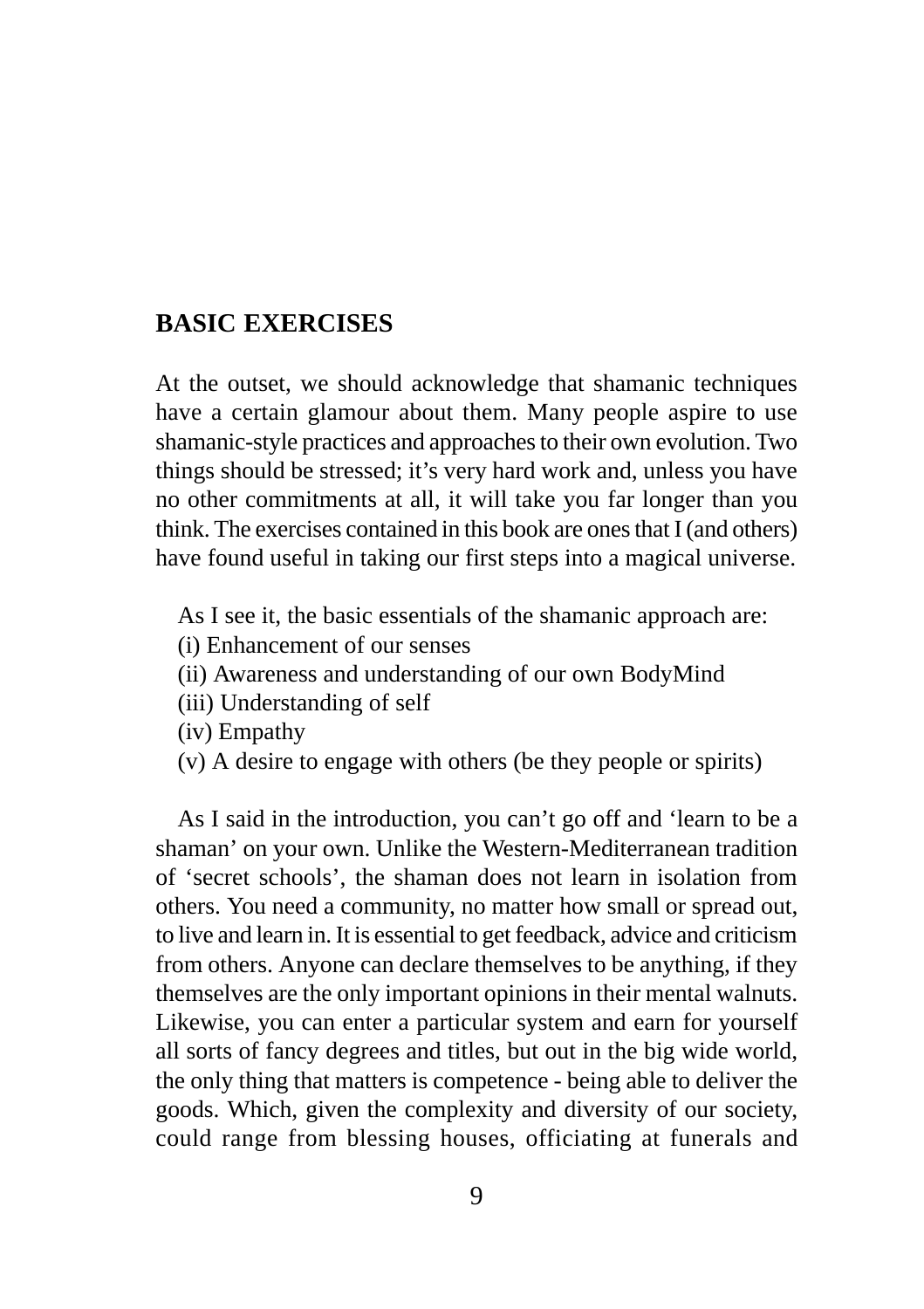marriages, to helping someone else get their Income Support claim through. A great deal depends on what skills you have, what you are prepared to do, and in what directions you wish to go. As far as I can see, it doesn't matter what system you adopt, so long as the fruits of your activity are relevant to you, and better yet, meaningful to your clients.

#### **A Note on Practice**

One of the aims of the exercises in this book is to help you break the sensory or BodyMind habits which we unconsciously develop. In effect, to extend our perception from the ordinary into the extraordinary. This requires practice which, in turn, requires determination, tenaciousness, and at times, sheer bloodymindedness. In attempting these basic exercises, you will encounter the 'enemy within' - your own inertia and resistance to learning new skills. This is a far more tricky opponent than any spirit you can meet in dream or vision. As you probably already know, it is easier to come up with an excuse for delaying an exercise just for today than to actually get down and do it.

I would strongly recommend that all exercises, experiments, insights and experiences be recorded in some form of workbook. This will provide you with a continuous account of your progress, and is an invaluable resource for you to go back and refer to in the future.

## **The Three Stages of Learning**

In performing an exercise, we tend to experience three distinct phases of learning:

- 1. Initially, the novelty of the exercise gives rise to the feeling that you are progressing very quickly, and reaping the benefits of the new exercise.
- 2. As time passes, however, this initial enthusiasm is replaced by a 'dry'phase during which it seems that you are not getting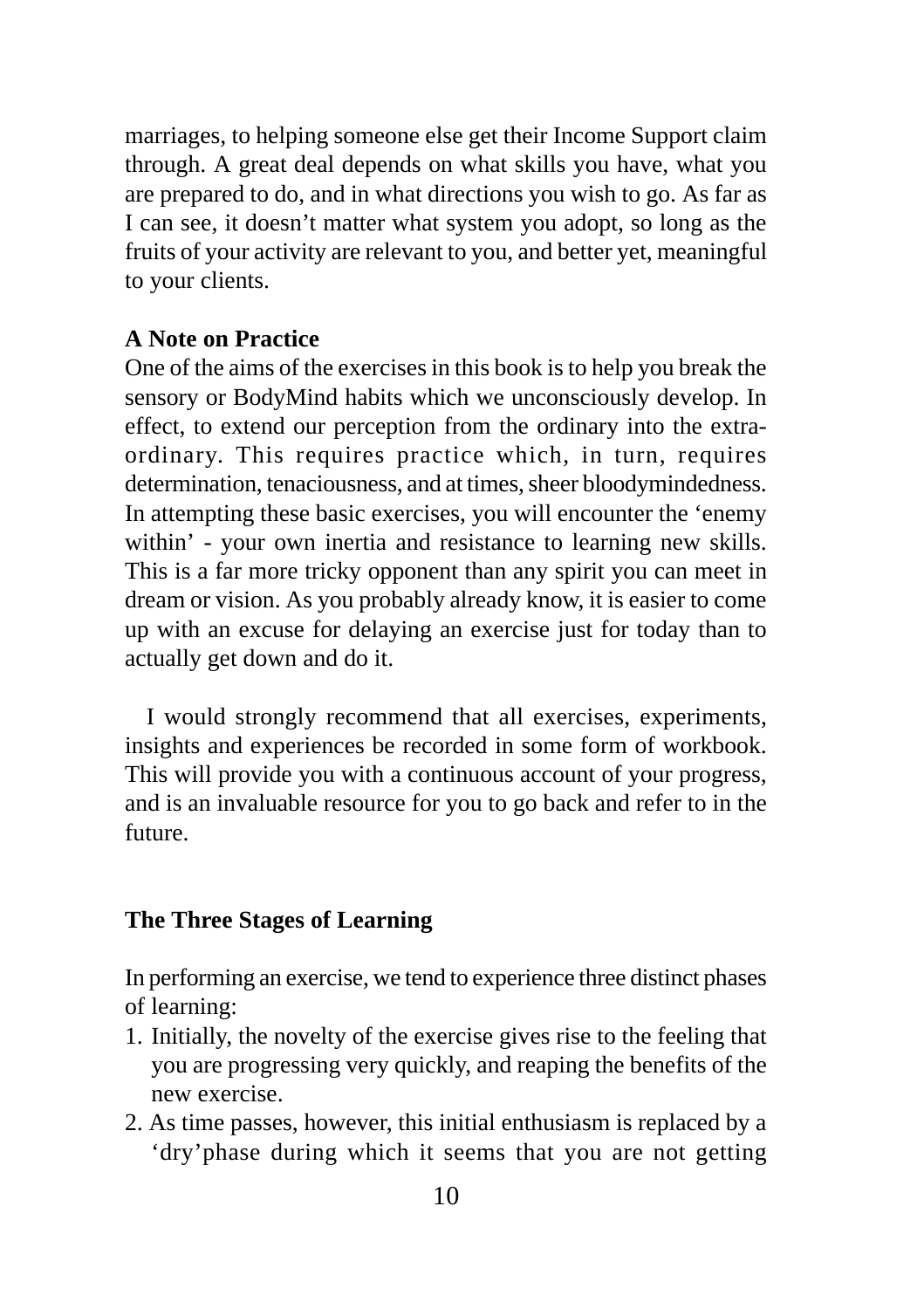anywhere. It is at this point that it many people give up on what they are doing. The only thing to do is to grit your teeth and hang on in there.

3. If this 'hump' can be struggled through, then you will be rewarded by seeing just how far you have progressed, and will be able to feel the full benefits of what you have been doing.

It is definitely a struggle to get over the 'hump' of the second phase, but if you are at least aware of what is happening, then it helps you not to give up at the first signs of inertia.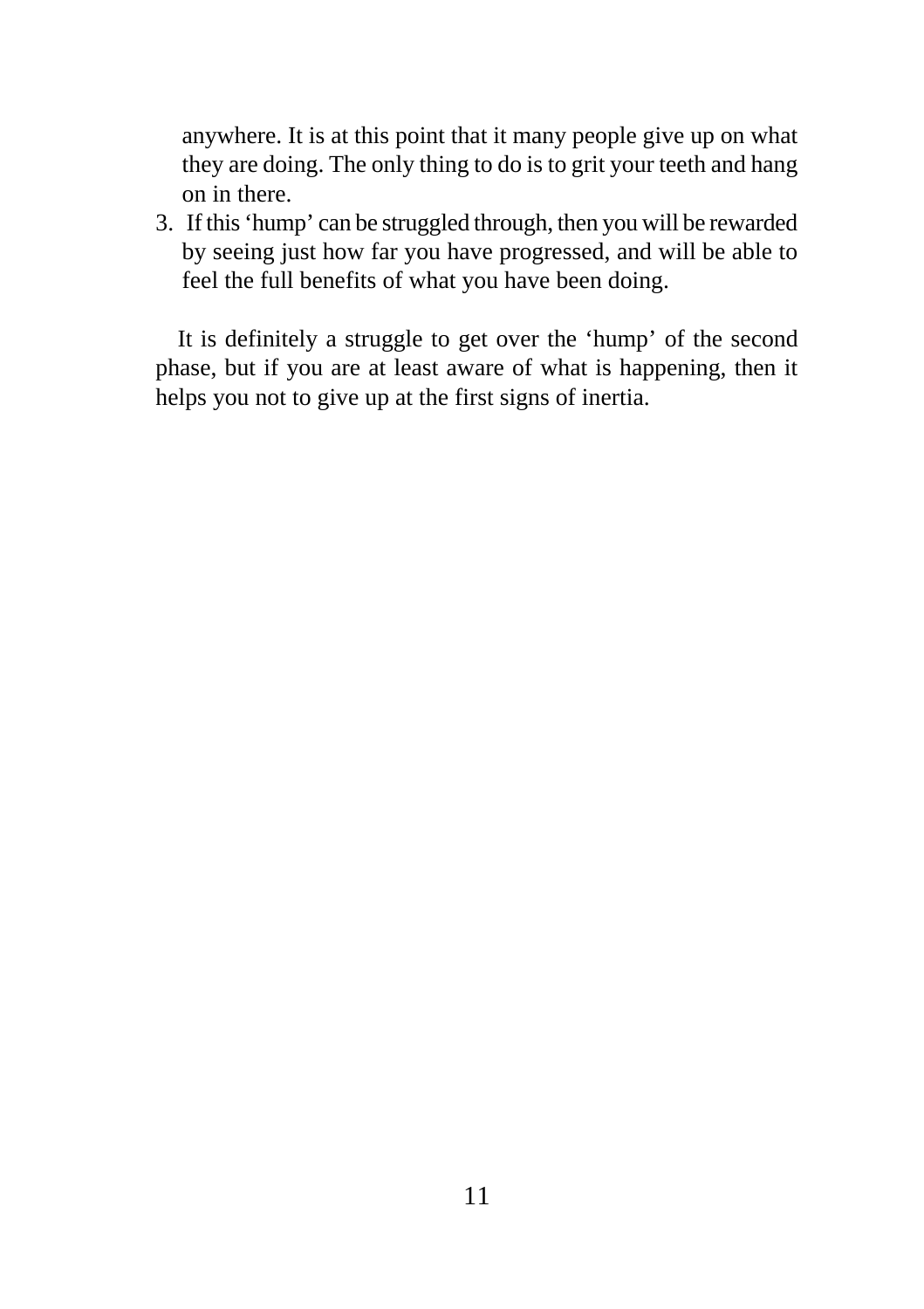## **SIGHT EXERCISES**

Our sense of vision tends to be the major route by which we perceive what is going on around us. We are continually bombarded to a vast array of visual images from our environment, and even when we close our eyes, can visualise a world just as rich in detail and events. We rely on sight so much that as soon as we lose this sense, our others are automatically magnified.

The first point to stress about sight is that there is much around us that we don't notice. Try out the following exercises:

## **Walking a Route**

This involves taking a route that you are used to walking, so much so that you don't tend to notice the details of things along the route. This time, try to be intensely aware of all the details of things around you, and later, write down everything that you noticed.

A group variant on this exercise is to move a group of people from one area to another, and ask them to note down everything they noticed about the intervening space.

## **Kim's Game**

This consists of placing several objects on a tray, looking at them for a minute or so, and then covering them with a cloth. see how many objects you can recall in 30 seconds. Try this with both familiar and unfamiliar objects.

## **Colour Census**

Take a day (or even a week) and pick a colour. Try to be aware of how that colour appears in your surroundings, and how, if at all, it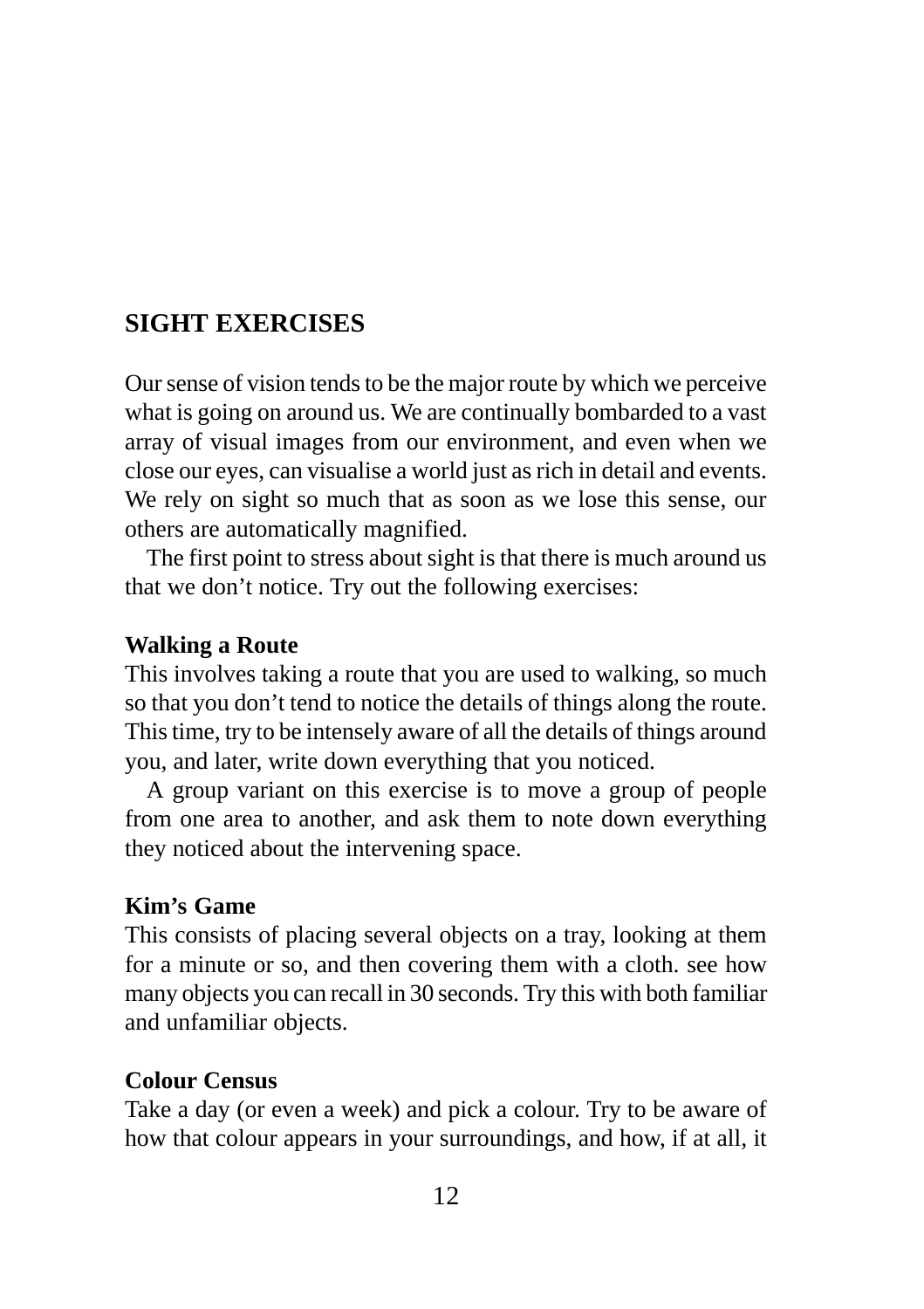affects your moods, thoughts and perhaps, those of people around you.

Exercises such as these bring home the realisation that, very often, we are lazy when it comes to really seeing what goes on around us. We tend to tune out more information than we actually allow ourselves to notice, and we often don't notice subtle changes in our environment. yet it is these subtle clues which are often most important in our magical development.

#### **Colour Meditation**

The aim of this exercise is to stimulate the ability to visualise. Imagine sounds, smells, tastes and even touch as though they were colours, and try and let these colours flood the field of your inner eye.

#### **Animal/Plant/Colour**

It can be interesting (and fun) to discover new ways of looking at other people. A group exercise that we tried out during the Shamanic Development Course was for everyone in the group to study each other for a few minutes, and to assign each person an animal, plant and colour which they felt was appropriate to that person. Each person then read out their list in turn. Occasionally, people's attributions were remarkably similar for the same person. It's possible to use this exercise as the basis of a discussion on how people's attributions relate to the four cardinal elements and other symbolic associations.

From looking at other people we pick up a vast range of signals and clues, many of which are 'coloured' by our own habits, beliefs and attitudes. A way to highlight this is to sit in a public place and watch people passing by. Look at someone for a few seconds, and then see if you can make up a story about what you imagine their lives to be like, based on your first glimpse of them. You may be surprised to find how much detail you can infer about someone from only a quick glance. Paying attention to others, and being able to cast aside your own attitudes is an important skill to develop if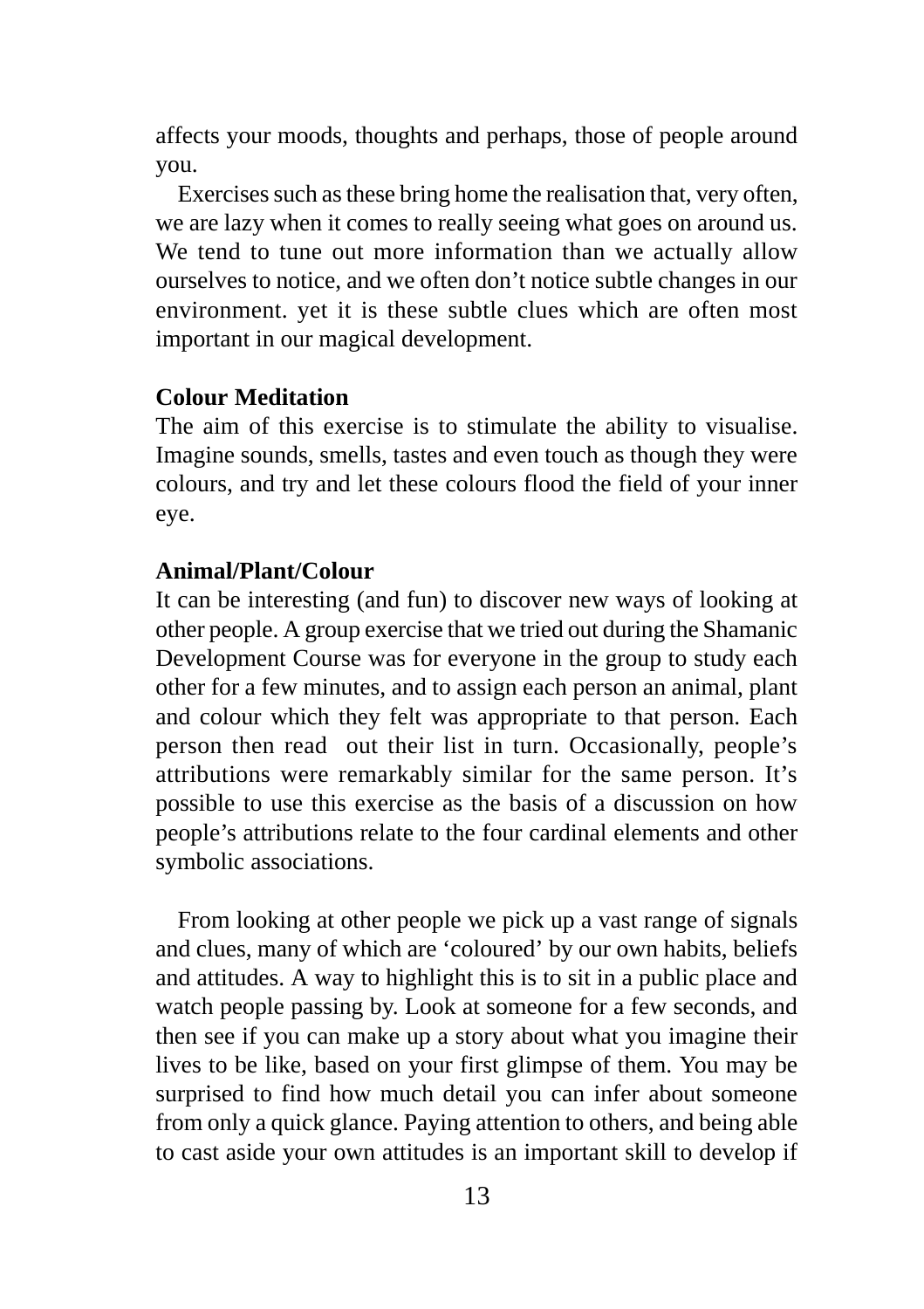you are interested in any way of working with others.

#### **"Seeing Auras"**

There is an old story about a young man who read a book about the auras of trees and their different colours. He spent a great deal of time trying to concentrate on seeing the auras of trees; alas, with little success. One day, he considered a Rowan tree, and wondered what the aura would look like, if only he could see it. He thought that it would be a kind of golden, russet-brown, with yellowish edges and....and suddenly realised that he was seeing the tree's aura. he also realised that seeing auras was not so much about seeing something physical, more a case of opening your mind to impressions. As sight is our dominant sense, we tend to interpret these impressions in terms of visual images such as colours, but there is no reason why we cannot use other senses as well. It's also worth remembering that very often, we see what we expect to see, not what is actually there.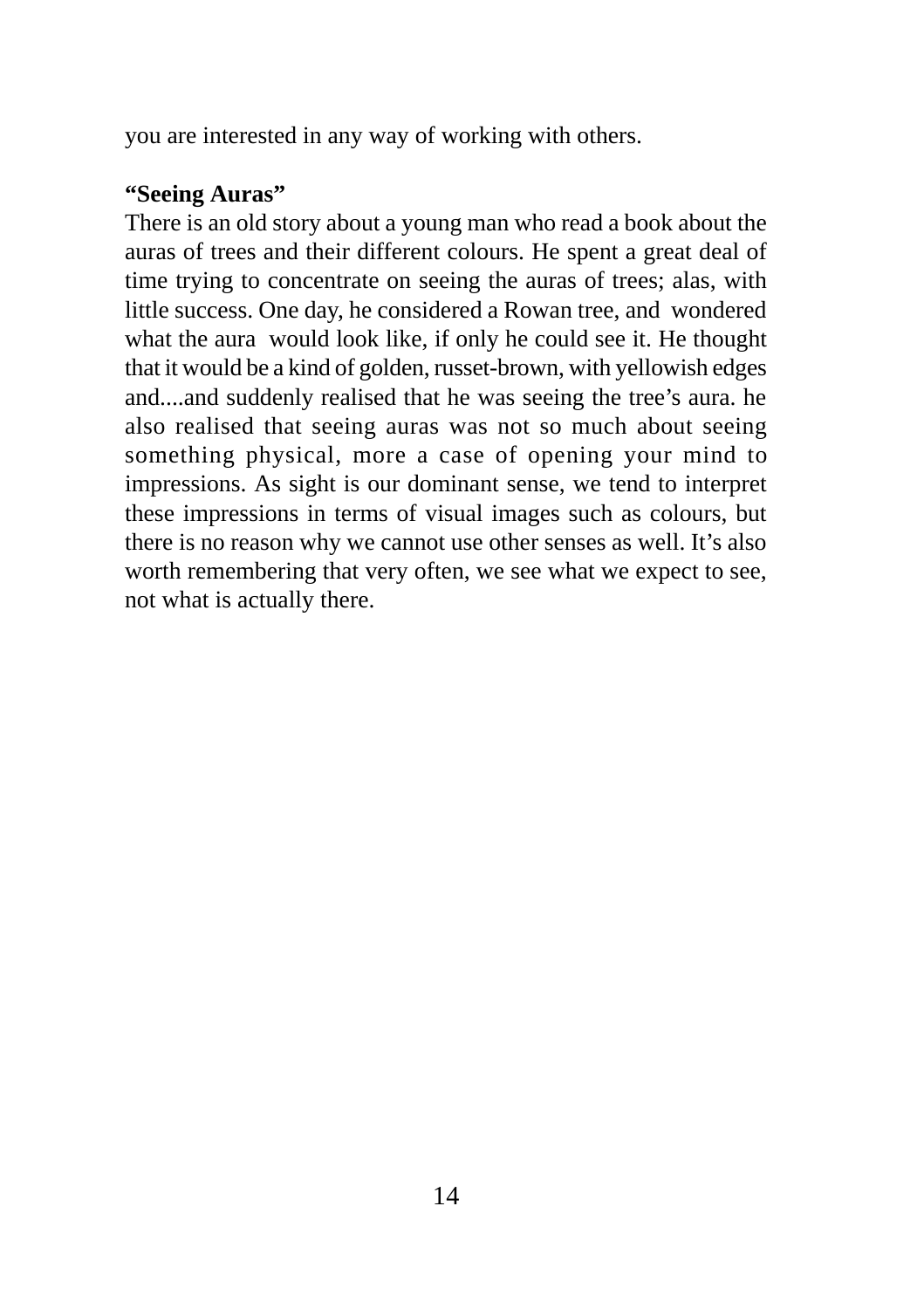## **SOUND EXERCISES**

We are continually bombarded by sounds from all directions, from the ceaseless flow of industrial and electronic noise, to the slow thump of our heartbeats and the rush of blood through our veins. We tend to spend more time deliberately not listening, screening information out, than we do actually paying attention to what is going on. Our brains learn to distinguish between noises that are 'significant' and those which do not threaten us. There are plenty of reports for example, of soldiers who could sleep through an artillery barrage, but be wakened up by the sound of someone sliding back a rifle bolt a few feet away.

### **Active Listening**

Try sitting in a room which has a steady, repetitive noise in the background, such as a clock ticking. If you are occupied with something else, you will eventually find that the noise slips below the level of your awareness. It can be interesting to try this exercise on a daily basis, until you can maintain awareness of background noise, without losing awareness of it, or for that matter, fiercely concentrating upon it.

Listening is very important when we come to dealing with other people. Very often we give the appearance of listening to others, but in actuality we are only waiting for them to finish so we can get on with what we want to say next. catching yourself doing this can be a valuable lesson.

#### **Humming Meditation**

This is a group exercise which begins with everyone sitting in a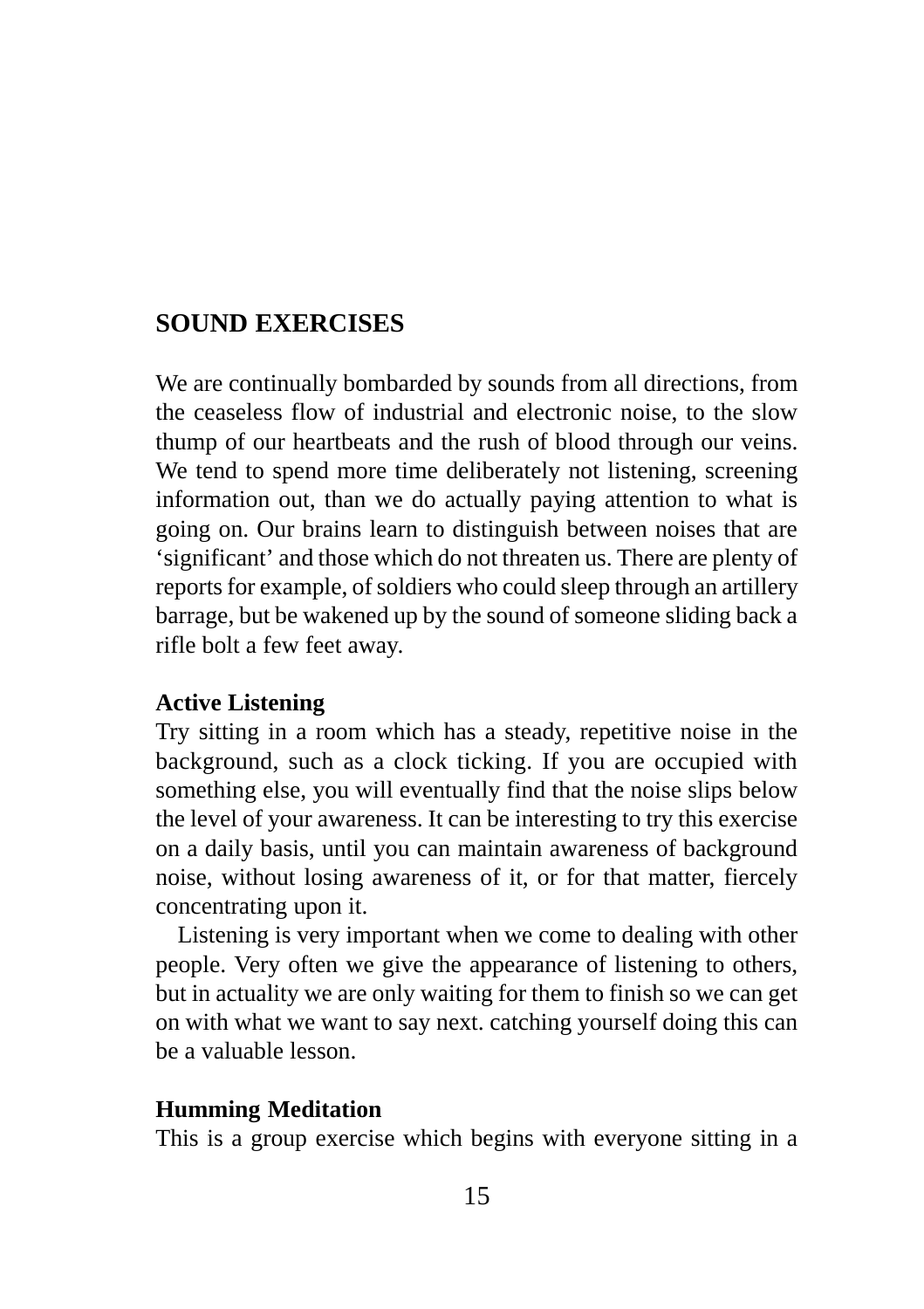circle, eyes closed. Each member of the group begins to hum, and there is no rhythm to be kept to; each person can hum at their own pitch, and rest when they like. It should be done for at least 15 minutes, and then the results discussed.

### **Sound Concentration**

The simple repetition of a word or phrase is one of the simplest and most effective ways of entering a state of one-pointedness. All that you have to do is sit in a comfortable position and repeat, verbally then silently, a word or phrase that you have chosen. After a while you will lose awareness of doing so, and it can seem that it is no longer you that repeats the sound, but that it repeats itself through you.

#### **Feeling Music**

One way of enhancing our ability to listen is to use music, either in a group or solo setting. A very simple exercise is to any relaxation technique and then listen to a piece of taped music. The idea is to try and feel the music across your body, and see if any images, or even smells, well up in your mind.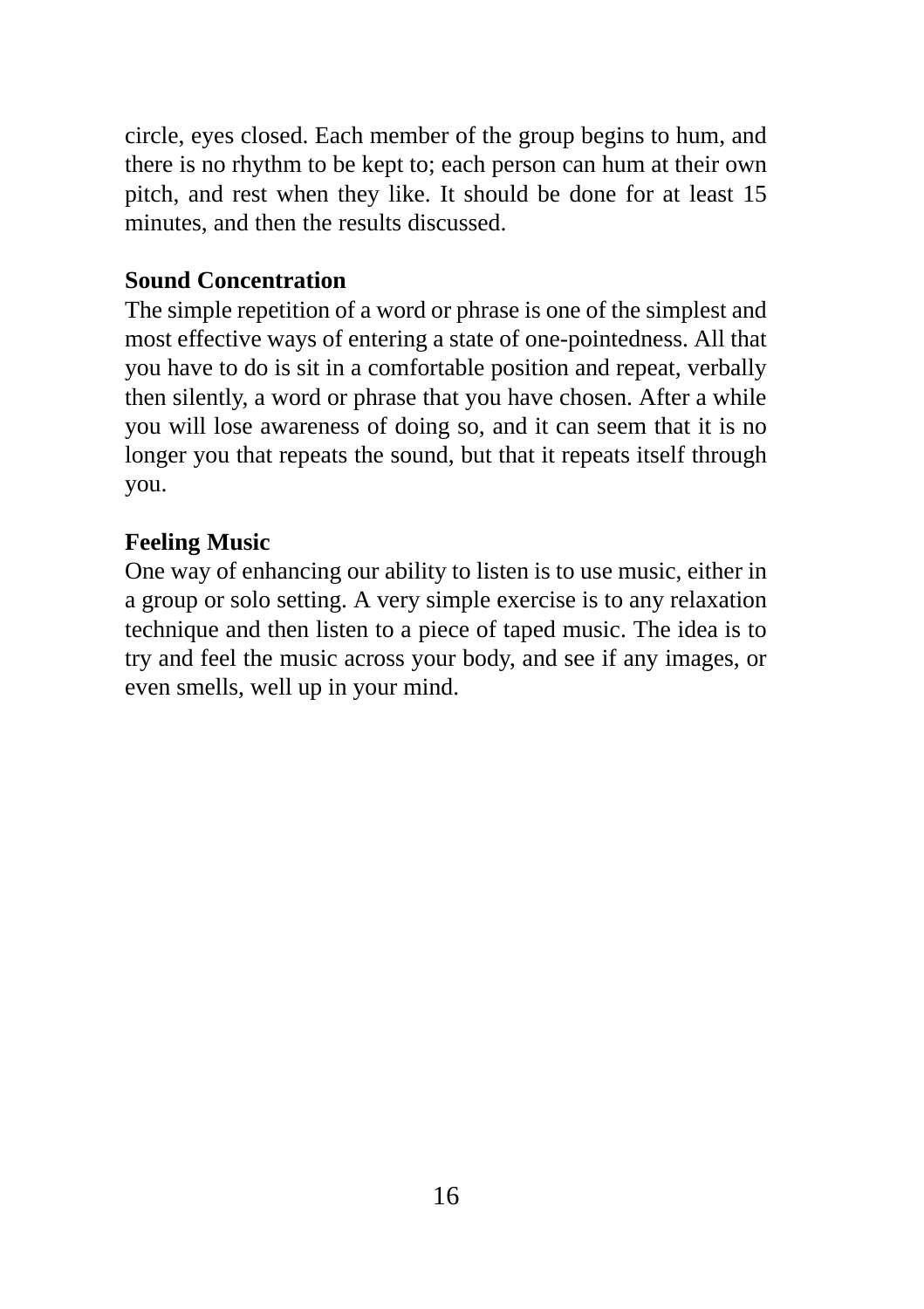## **SMELL EXERCISES**

Our sense of smell is probably the least understood, and most undervalued of our senses. It is often difficult to describe a particular smell, unless we resort to comparing it with others. Smells are all around us, yet unless a fragrance is particularly sweet or pungent, most of them remain below the level of our conscious awareness. Many smells ass unnoticed, unless we make a conscious effort to pay attention to them.

Yet smells have a remarkably powerful evocative effect upon us. The merest whiff of an odour can stir in us desire, hunger, thirst or bring to mind a past event. Smells are a hotline to memory. Most hospitals nowadays have "Coma Kits" a range of powerful synthetic smells, ranging from freshly-cut grass to cigar smoke, which are used to try and awaken accident victims from deep comas.

It is worth just going out of your way to notice smells, and to pay close attention to how they might influence your behaviour. It is also interesting to pay attention to your own body odour, which is still something of a taboo in our sterile-conscious society. Sweat changes its odour from time to time, and this is often related to diet and general health. We communicate a great deal of subliminal information to each other in the form of pheromones (external chemical messengers). It is possible for people, as well as animals, to pick up messages of fear, pain, pleasure, and a variety of illnesses. The aura that some people seem to have about them - causing fear or peace in others, may be due to the pheromones they are giving off. People who are grieving the loss of a partner often report that they smell the unique odour of their lost lover, and feel through this, a comforting presence. Similarly, many spirits make their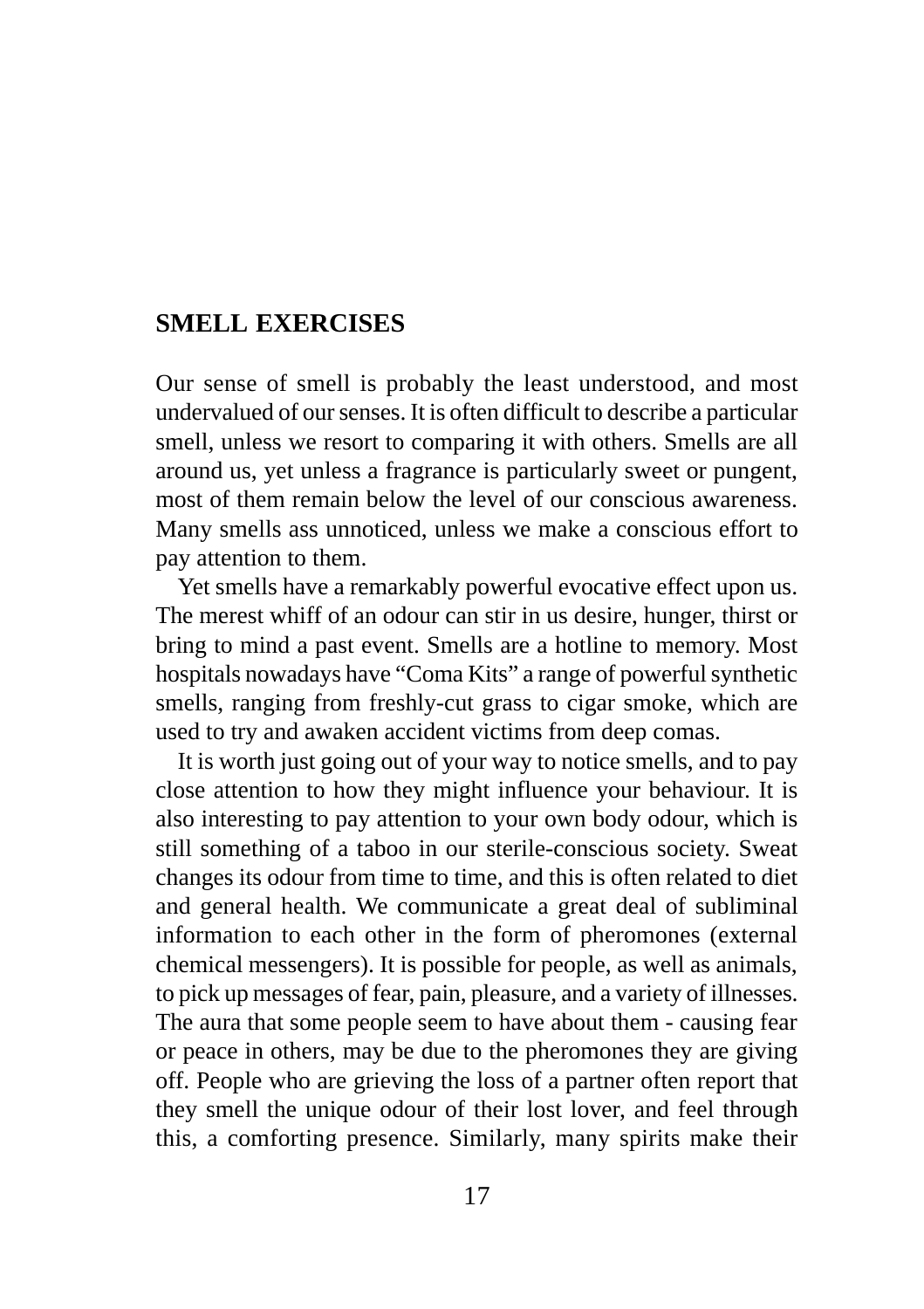appearance known to us by a sudden influx of smell, and strange odours are often associated with UFO encounters.

#### **Memory/Image Association**

This exercise demonstrates the evocative power of smell. Have someone prepare a variety of aromatic substances (such as essential oils) in unlabelled containers. Then take each container, and sniff the contents, while relaxed. As you sniff the substance, allow memories and images to well up, and pursue each image that the smell evokes.

### **Building up a Smellphabet**

Rather than relying on someone else's attributions of perfumes & incenses, it is useful for you to try and build up your own. this is very useful if you wish to make your own incense, or if you want to use aromatics in healing or trance work.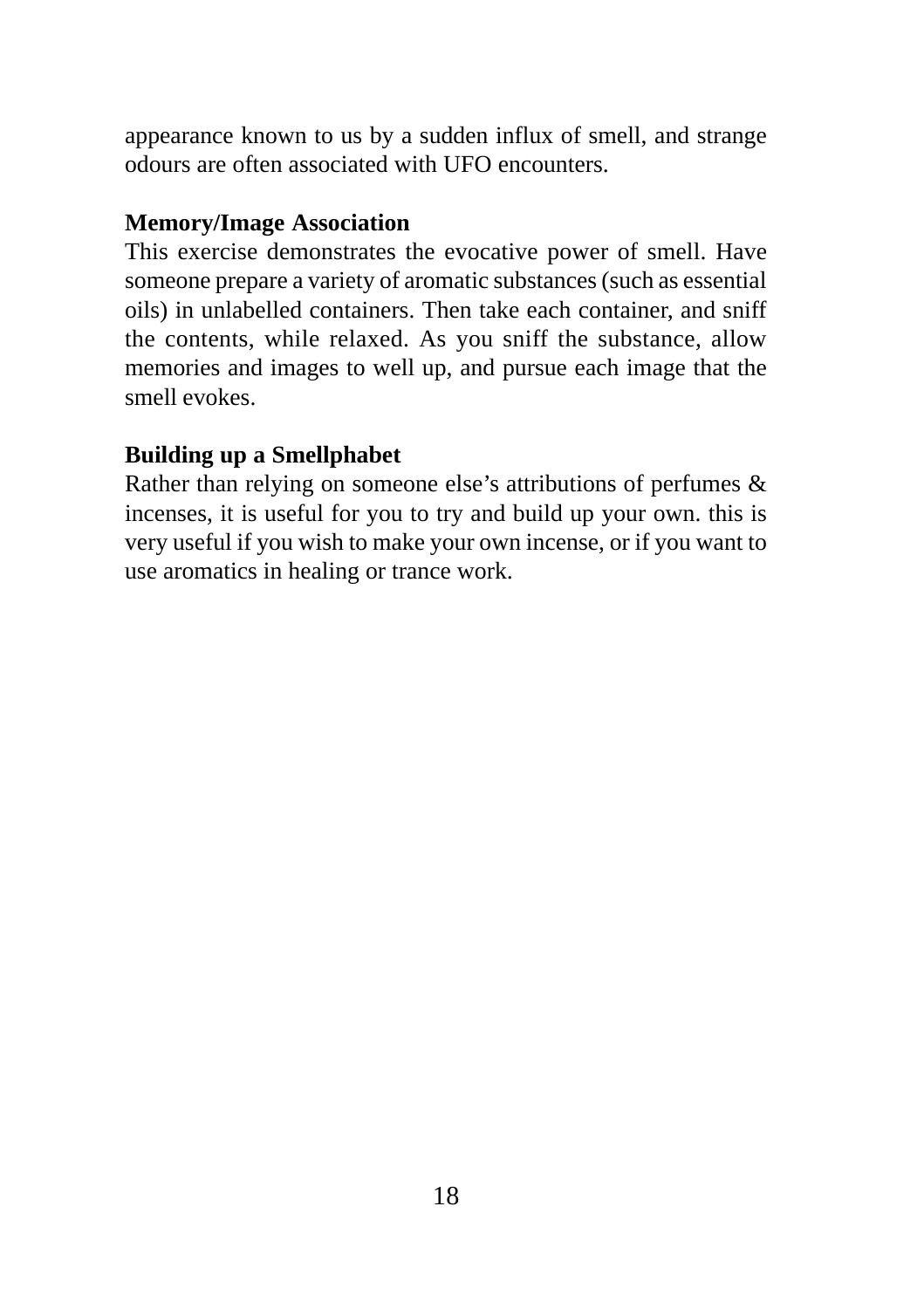## <span id="page-18-0"></span>**SPACE EXERCISES**

Shamanic magic involves the exploration of 'inner' space, via visualisation, trance and dreaming. Equally important, however, is our sense of the space which is around us; the immediate environment, and that bubble which we feel to be our personal territory. The degree of closeness which we allow another person near us is generally indicative of the degree of intimacy which we share with them. People tend to have very different feelings as to what constitutes their 'personal space', and it is important, when working with others, to acknowledge and be sensitive to this. This was brought home to me very clearly a few years ago, whilst standing in the lobby of a youth hostel in Cairo. I was standing watching some Arabs trying to make conversation with a group of American tourists. The Arabs walked up to the tourists and stood very close to them. The Americans clearly found this uncomfortable, even threatening, and backed away. This continued for a few minutes until both groups broke away, muttering angrily to each other. The problem was, of course, that the two groups had very different standards of how much space to give each other.

Awareness of peoples' space needs is important when it comes to healing, and it's important to know when to keep your distance, and when to move closer to someone. This very much depends on honing your ability to observe, empathise with, and intuitively assess others. People who are very nervous or anxious tend to curl up so that their body extends into as little space as possible. The more confident we are, the more we use our body to extend our own space.

Our everyday perception of space is that it separates and insulates us from objects and other people. This is a perceptual 'trap' which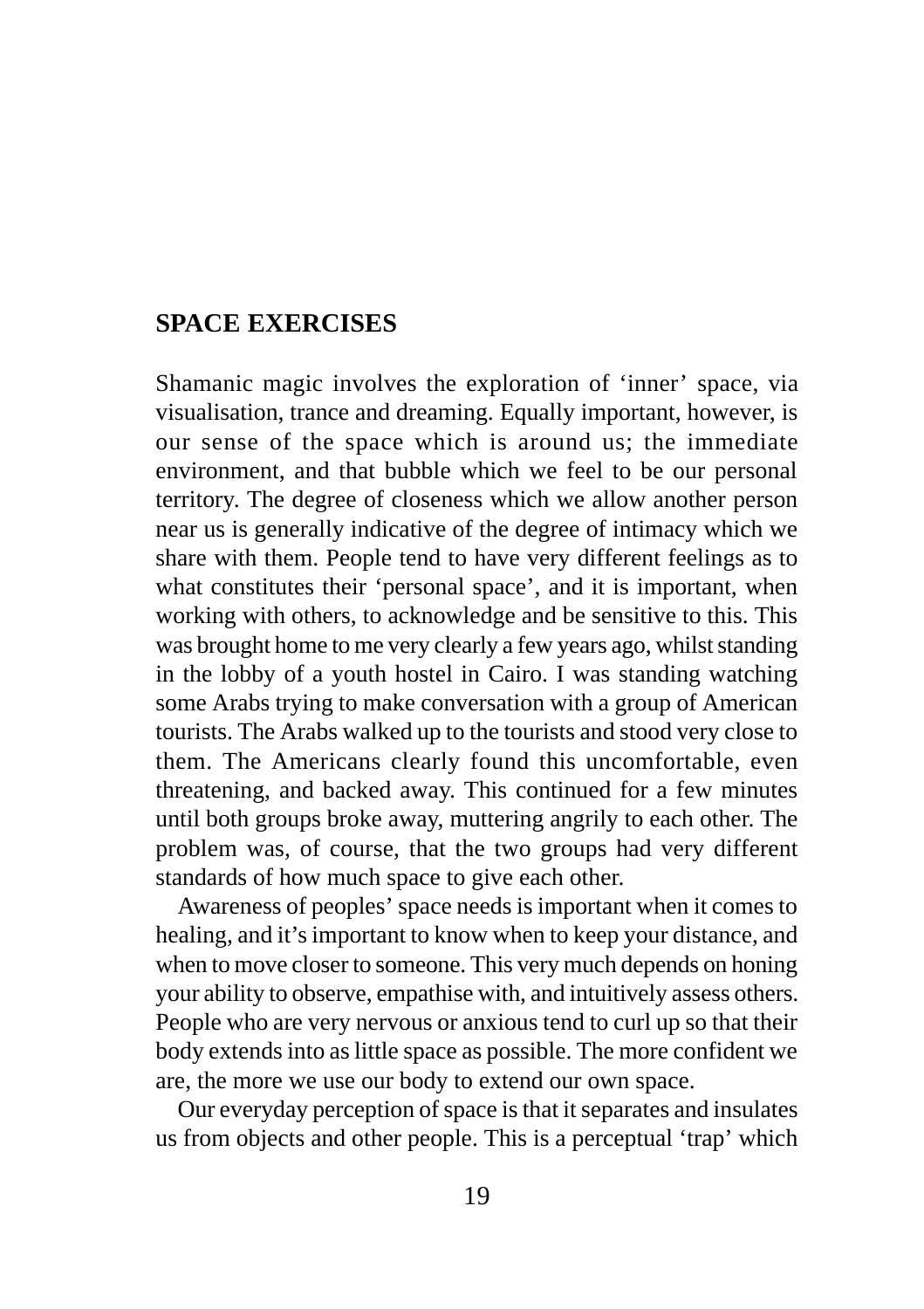we can grow out from, by experiencing space in different ways.

#### **Blind Walks**

A simple way of exploring our surroundings in a different way is to do so blindfolded, being led around by a partner. Try it for a few minutes and then swap over. Try it again, but this time attempt to sense what is in front of you, as though the space around you was an organ of perception.

It can be very interesting to explore attitudes to personal space in a group, particularly how people feel when their space is ignored, infringed or disrupted. By examining and understanding our perception of space, we can learn how to manipulate it. As a solo exercise, try and observe yourself in different situations, from stillness to movement, and how you relate to the space around you. We can learn to feel that the space around us is a medium, or an organ of communication through which we can send ripples or waves. T'ai Chi is a very good BodyMind exercise in this respect, as its slow, graceful movements are useful in enhancing the feeling of being immersed in a fluid-like space.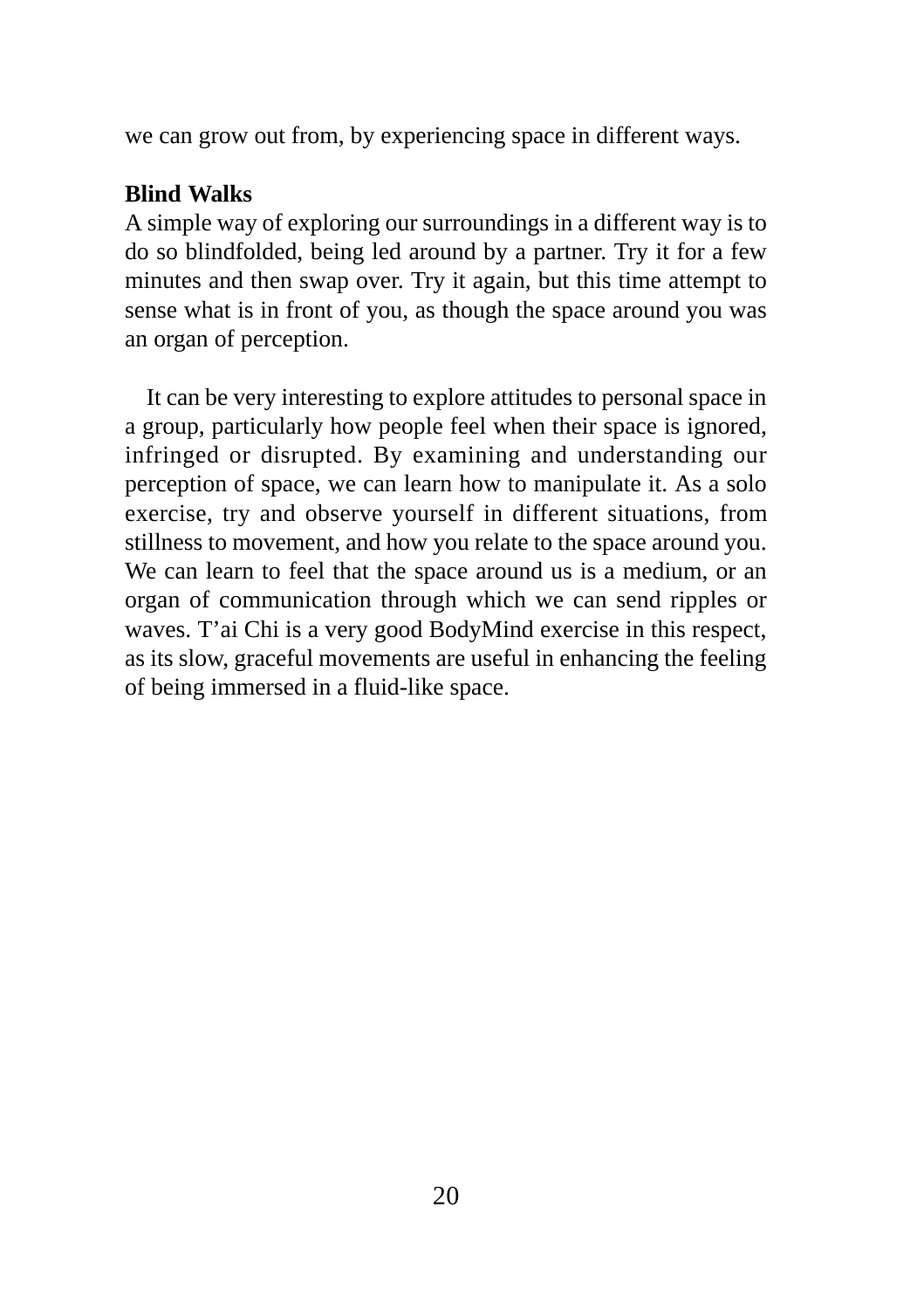## **SPEECH EXERCISES**

Speech is the main form of communication that we use. we are all capable of making a wide range of noises with which to express ourselves, but it is easy to undervalue the power of our voices. The voice is an important carrier of power, from sacred chants to working songs, prayer to battle chants - all have a powerful affect on us.

As the word 'en-chant-ment' suggests, the voice has long been associated with magical effects. Songs, chants, invocations, prayers and even nursery rhymes can be found in all cultures as ways of raising power, especially when combined with dance and music.

#### **Use of the Voice**

The way in which we use our voices is a powerful way of projecting our personalities. the way in which we deliver speech in a given situation can reveal many things (both to ourselves and others) about our feelings. To use speech effectively we must be:

- (i) Confident
- (ii) Aware of others
- (iii) Relaxed
- (iv) Clear in our thoughts
- (v) Aware of how speech affects a situation.

With practice and experience, we can learn to use our voices so that we can carry emotions and feelings to others, ranging from stirring people to enthusiasm and action, to lulling gently into relaxation using soft words and tones.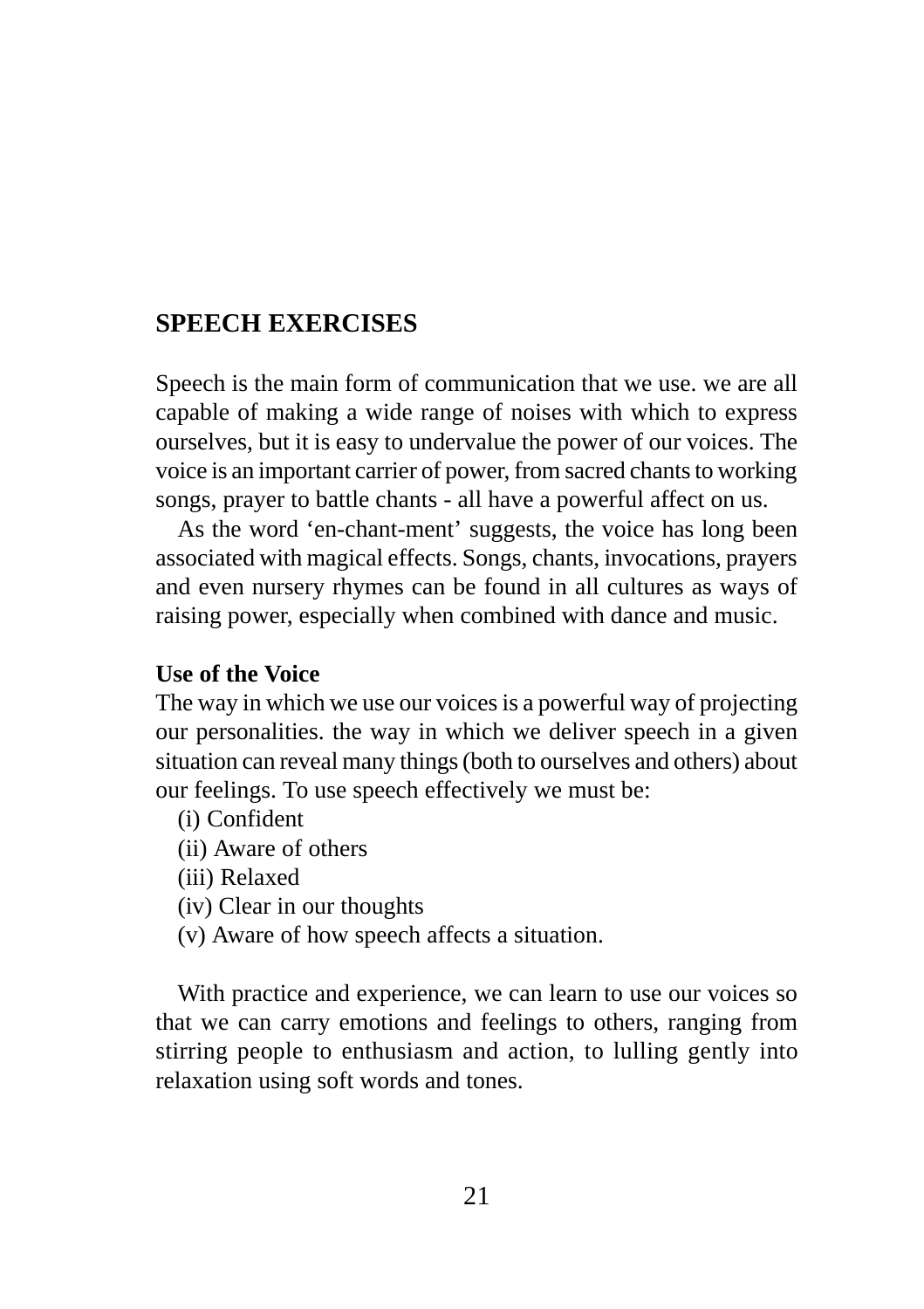## **Group Chants**

Group Chants are one of the most effective ways of raising power, and can range from the simple "We are at one with the infinite Sun, forever, forever, forever" to the more complex "Darksome Night and Shining Moon" chant used by Wiccans. whatever the ideas the chant expresses, a rhythm is soon built up, which carries everyone along with it.

## **The Spinning Mantra**

In a normal group chant, each member of the group repeats the whole verse. In the 'Spinning Mantra' however, one person intones the first line, a second, the second line, and so on. One note is used throughout, with the same syllables stressed on each line (for example, the second and fourth syllables on each line). A variant on this chant is to begin with the group sitting in a circle, then have each person stand up one by one, and begin to wander around, stopping in front of each other and keeping the chant going.

## **Gibberish**

For this exercise, find a partner and choose a theme for a conversation. No recognisable words can be used, and the aim is to try and develop expression using tone and inflection to convey messages.

You will find it useful to explore the different ways in which you can use your voice. Using a tape recorder to give yourself an instant replay is useful. Most people seem to start out using songs, chants, and invocations that have been written by someone else, but eventually, once you have built your confidence up, you can move to using words which come spontaneously to mind. Only sheer practice will do this for you, but the voice is one of our most powerful projective tools for propelling ourselves, and others, into trance.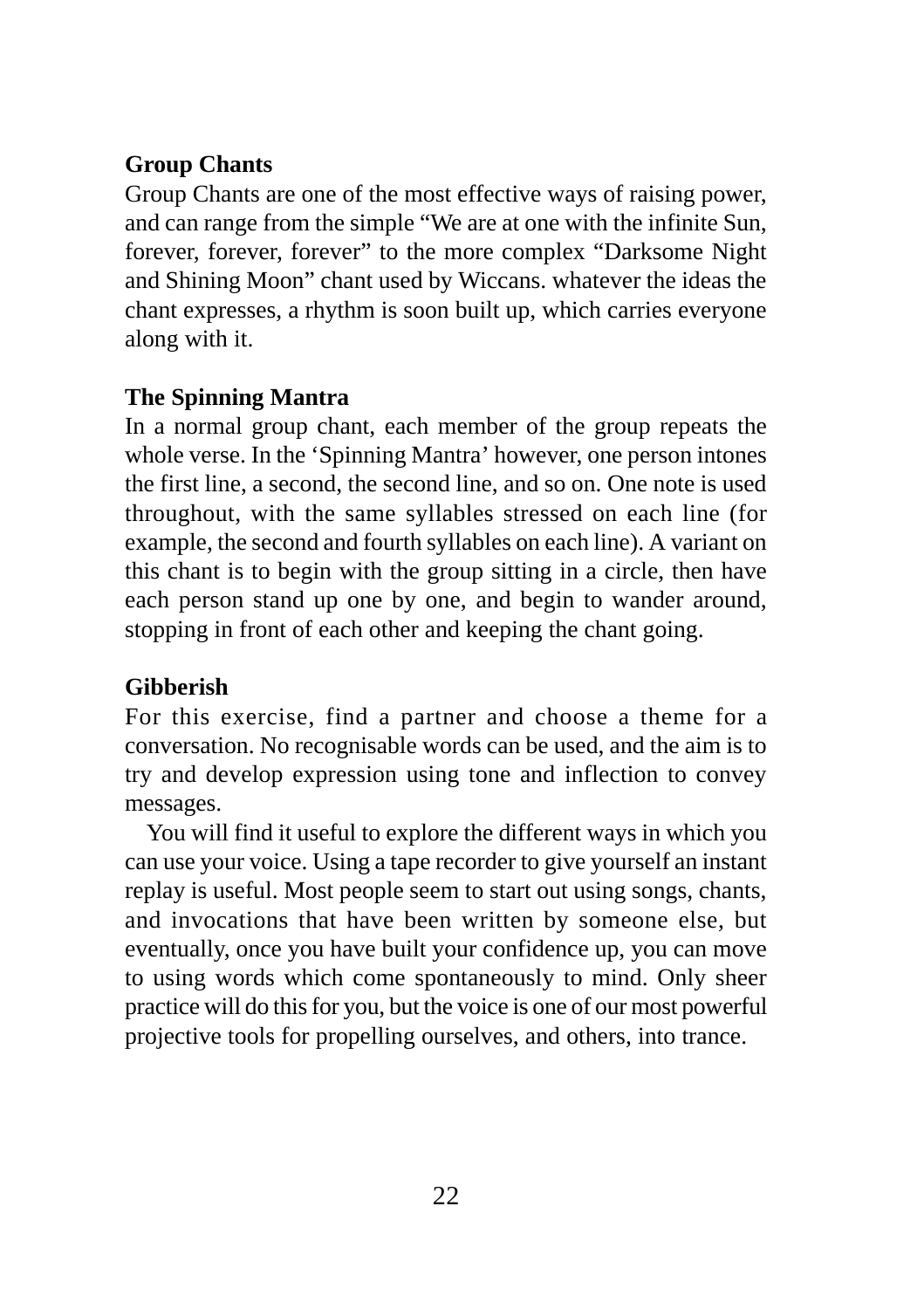## <span id="page-22-0"></span>**TOUCH EXERCISES**

Our sense of touch - being able to feel pressure, heat, and texture, is something that we tend to take for granted. we only realise how much we rely on it, when it is lost to some part of the body. Touch is important in both survival and communication, particularly intimate communication. Speech is more of a social means of communication, whereas touch is much more intimate & personal. A single touch can carry more meaning than a thousand words. When gentle words and touch are combined, they can transport us to others worlds - in relaxation, sleep, visions, or the illumined darkness of lovers.

Enhancing the sensitivity of our awareness of touch is very useful, since it often becomes the dominant sense in healing, propelling others into trance, and psychically examining objects and places. It is well known that when we lose our vision, our sensitivity to tactile impressions is greatly increased, so a good starting point is to work in darkness, or blindfolded.

#### **Blind Explorations**

A beginning group exercise is to have people pair off and sit facing each other. Both then close their eyes, and one person gently explores the others hands using their fingers - allowing impressions & images to arise in their minds. If people feel comfortable in doing this, then faces can be explored as well.

Another useful exercise is to examine objects (both familiar and unfamiliar) in darkness, or to try and assemble interlocking puzzles.

#### **Seeing through the Skin**

It is possible to see using your hands. many healers develop this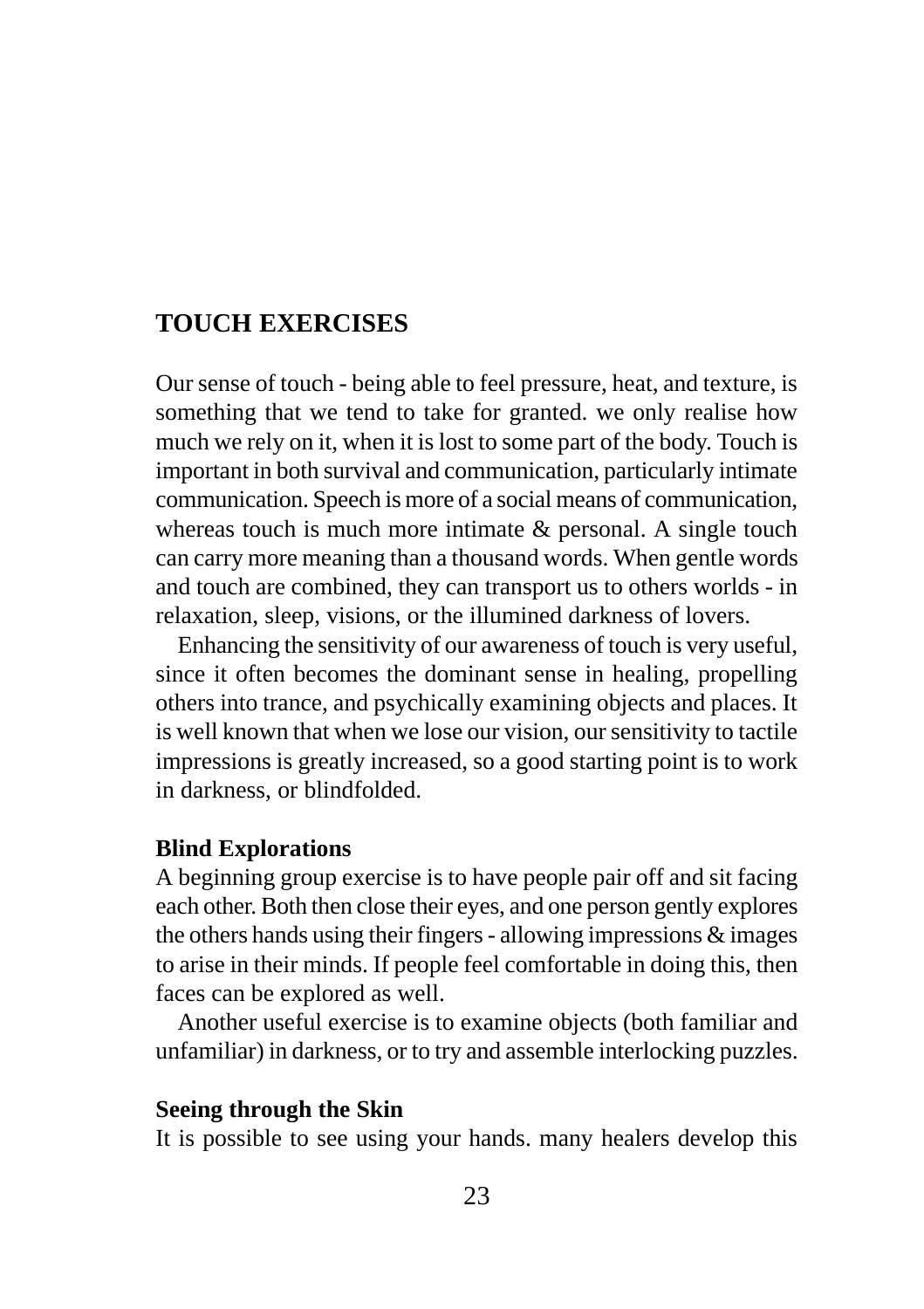ability, and it involves placing your hand at a point on the clients' body and letting impressions well up in your mind. It is not unusual to see trauma or pain as a knotted bolus or jagged spike, which can then be removed. Possibly the hardest part is learning to relax so that your mind opens up to the fleeting sensory impressions. At first it feels like guessing, but practice will develop your confidence.

#### **Colour Sensing**

Cut out squares of coloured paper, and have someone else arrange them on a table so that you do not know the sequence, and then have them devise some sort of covering over the table, under which you can slip your hands. Try and feel with your hands for the colour of the paper - call out the colour you feel, and see if the square you pull out is that colour. This exercise may take a good deal of practice, as you have to learn to sense the different feelings in your hands, and learn to associate them with particular colours.

#### **Sensitising the Hands**

This exercise is used as a warm-up before working with your hands, for example in healing, massage, or working with crystals. Begin by rubbing your hands together briskly, and then feeling an energy field between them, like a ball. try stretching and compressing the ball, and bringing your hands further apart until you can no longer feel it. This helps you to focus your awareness into your hands.

Using touch is not only a matter of sensitivity, but also knowing how, when, and where to touch someone. Some people like to be touched, while others do not, and only by allowing yourself to become sensitive to others, will you be able to judge how to act in a particular situation. One of the best ways to learn to develop this sense is with a lover. in the post-coital afterglow, all the senses are magnified, as is one's sensitivity and empathy. By exploring touch in this most intimate of settings, we can learn how to develop the sense, and use it in other situations.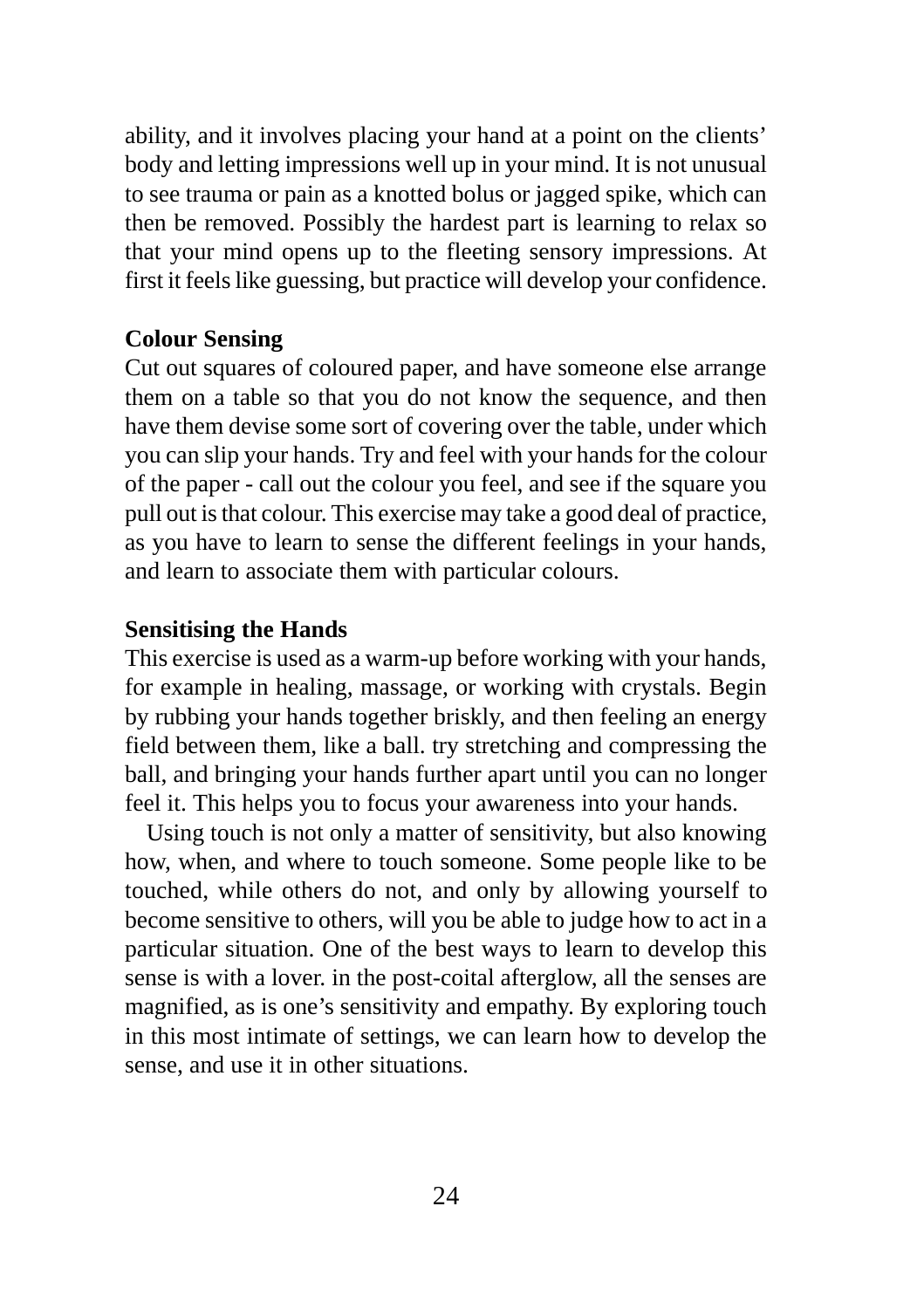## <span id="page-24-0"></span>**STATUS SHIFTS**

It is well known that the shaman encompasses many different roles - such as that of trickster, sacred clown, healer, mediator and sorceror. it is one thing to know of these different facets, but quite another to actually assume them in a practical situation. this requires not only confidence, insight and empathy, but also some kind of acquired skill in knowing how to present and project yourself in different roles. One of the basic ways of approaching this is to look at Status Shifts.

We move through status shifts all the time, and tend not to be too aware of this, unless we move into a situation where the apparent difference in status is quite marked, such as in teacherpupil, healerclient, speaker-audience interactions. Status is concerned with how we present ourselves in a given situation; our stance, tone of voice, words we use, eye contact and gestures. someone who is attempting to raise their status in a situation tends to raise their voice, attempt to catch people's eye, make witty remarks and generally boost their position. A great deal depends on what you say, and the way in which you say it. Here's an example:

A: What are you reading?

B: Weaving the Web.

A: Oh yes. I've read it. It's not bad for a *beginners* book.

Here, A is using the subject matter to raise his status in relation to B. If A wanted to lower his status, the conversation could go like this:

A: What are you reading?

B: Weaving the Web

A: Really? I've *always wanted* to read that.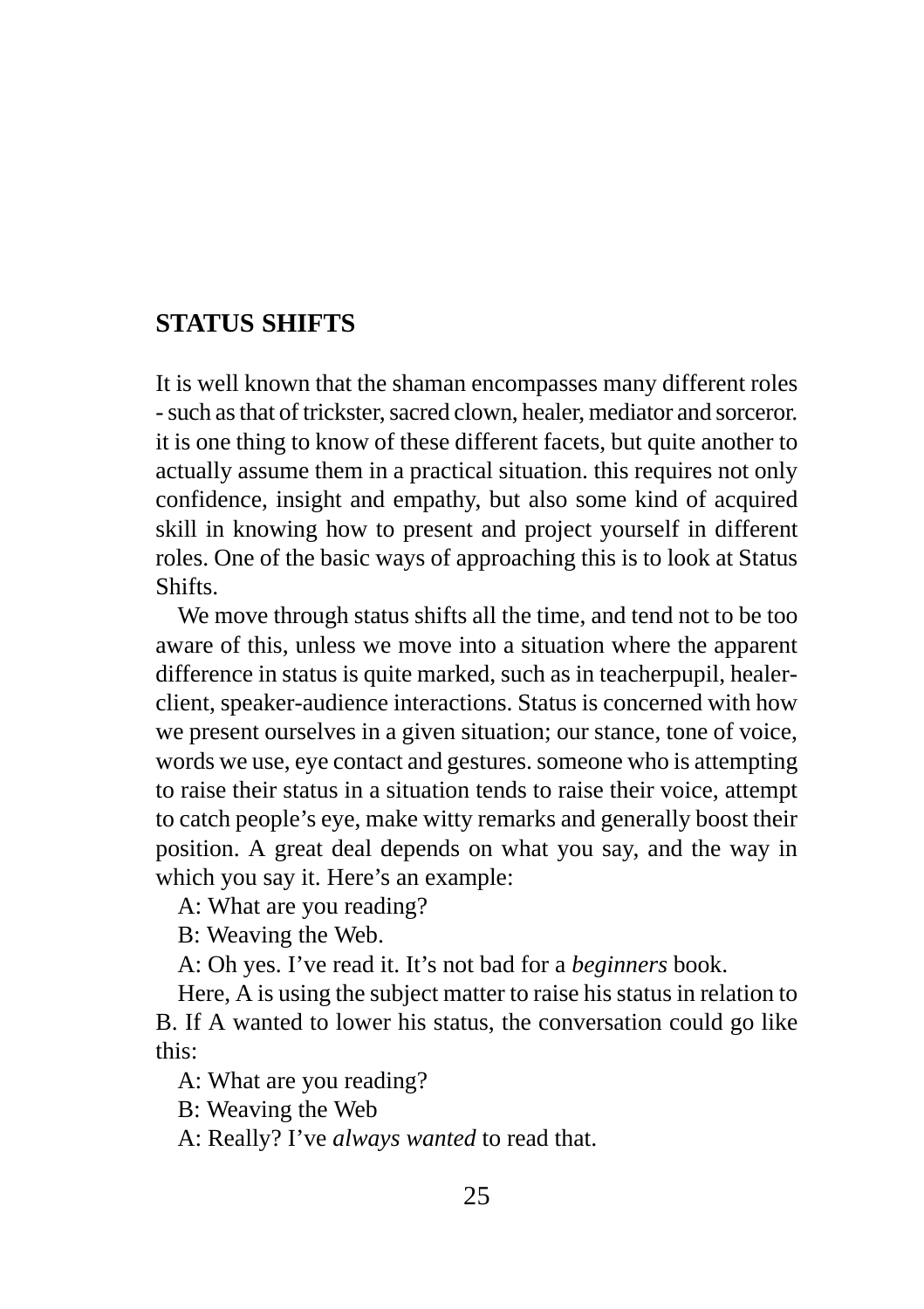These sorts of transactions go on all the time. Stephen Potter called them examples of "OneUpManship" in a series of humorous books - well worth reading if you want to look at this subject in more detail.

A further complication is that not only do we go through continuous status shifts, but we tend to ascribe status onto other people in accordance with our expectations. As a therapy student studying medicine, I often walked around hospital corridors in a white coat. I was often mistaken for a doctor, both by visitors and other staff, and accorded high status as a consequence. I just found this embarrasing, but a friend who had more confidence, took to wandering round with a couple of thick books in his pockets, and a name tag that he had acquired somewhere. People automatically thought he was a doctor, given his dress and air of complete assurance, and never thought to ask him why he was in a particular place - which was often somewhere which was out of bounds to students.

Conversely, some people go out of their way to disguise or reject the high status that others project upon them. This is a favourite trick amongst Zen Masters, who answer a students' erudite questions with humour or seeming nonsense.

"Master, does a duck have Bhudda-nature?" "Quack."

#### **Gurus and Disciples**

This is a two-player game to demonstrate status shifts and how we tend to collude with each other when we play them. One player is a Guru, licensed to pontificate on all manner of subjects, while the other is the disciple, who asks awed questions and hangs on the master's every word. After trying this for a few minutes, swap the roles around. the game can also be played using gibberish instead of speech.

The lowering and raising of status for a sacred purpose is very common throughout all cultures. Popular myths often feature the king who changes places with a beggar, or the god who comes to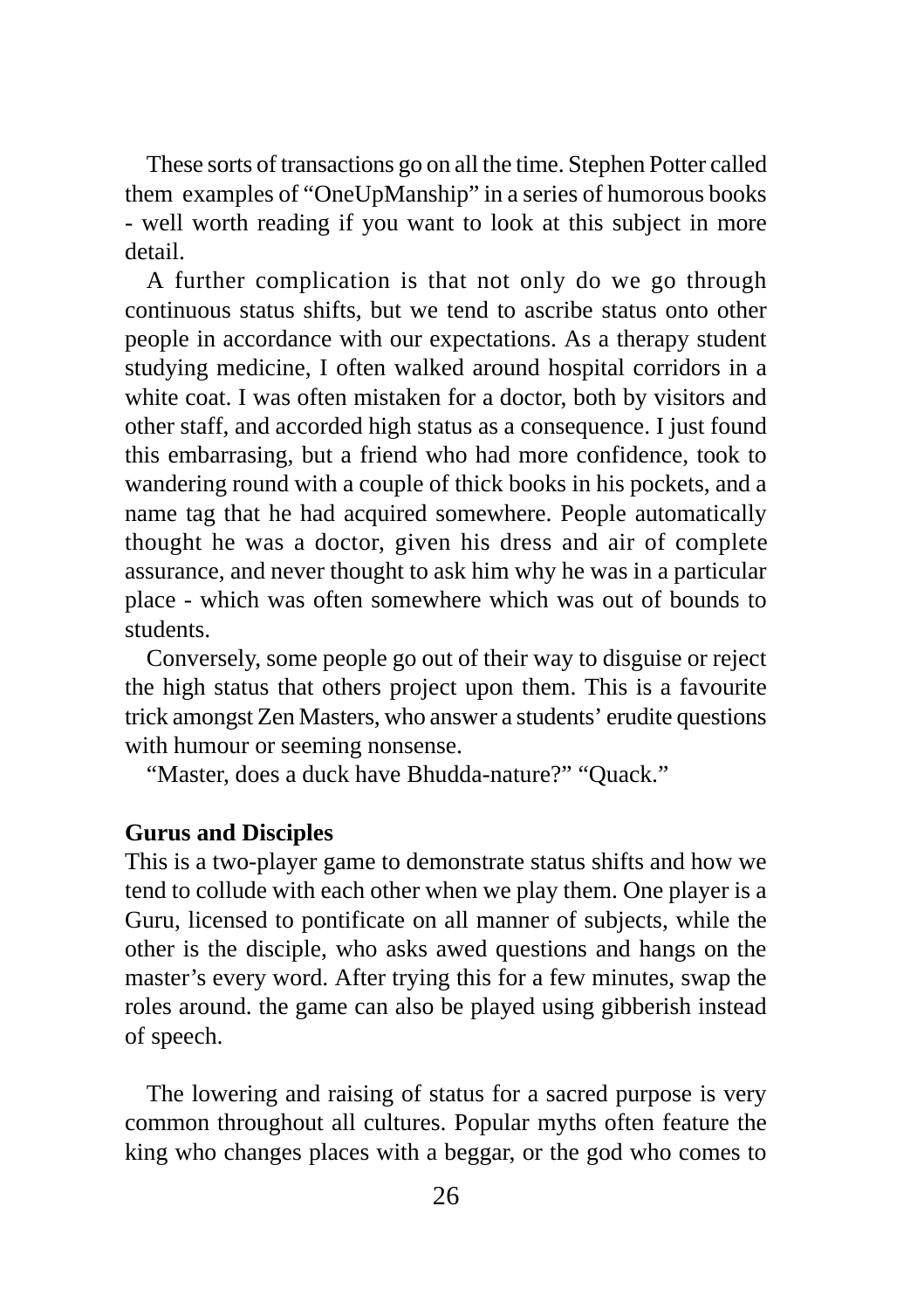the earth in mortal guise. The fool-king, who is accorded great status for a day and then ritually sacrificed, appears in many different cultures, from Europe to the Aztec civilisation. This theme is particularly well-treated in the pagan classic, The Wicker Man. In this film, the policeman 'victim' is given very high status - as only a very high status sacrifice will appease the gods.

It is useful for the shamanic practitioner to become adroit at shifting status to suit a particular situation. One problem is that we tend to develop a particular status projection, and manoeuvrer ourselves into a position where we can adopt it and thereby feel safe. A Shamanka in her own culture is automatically ascribed a great deal of high status by her people and so her different roles are still based on that status. Also, it is part of the shaman's role to momentarily disrupt the status conventions of the tribal culture. Perhaps the nearest figure we have to this is the comedian or street performer. In our culture, anyone can declare themselves to be a shaman, but this won't automatically mean that you are accorded high status. This will depend very much on the situation, how much you are able to project yourself, and also being good at what you do. If you are truly competent, then your clients will accord you high status. I'm not saying that your clients should worship the dust beneath your feet, but on the other hand, if they don't have much faith in your ability to help them, then working with them can be more difficult. A good deal of practical shamanism depends on your personal charisma, and how you use it.

One example where status shifts play a key role is in leading groups. Now it is currently fashionable for group leaders to take a very non-directive approach to organisation. This is fine if you want people to relax and feel at ease with what they are doing, but it's not always appropriate. Whilst co-running the Shamanic Development Course for example, I tended to play down the role of leader. However, when we came to do a workshop on Masks, I deliberately changed my approach - adopting a more serious bearing, standing up rather than sitting, and generally behaving in a way that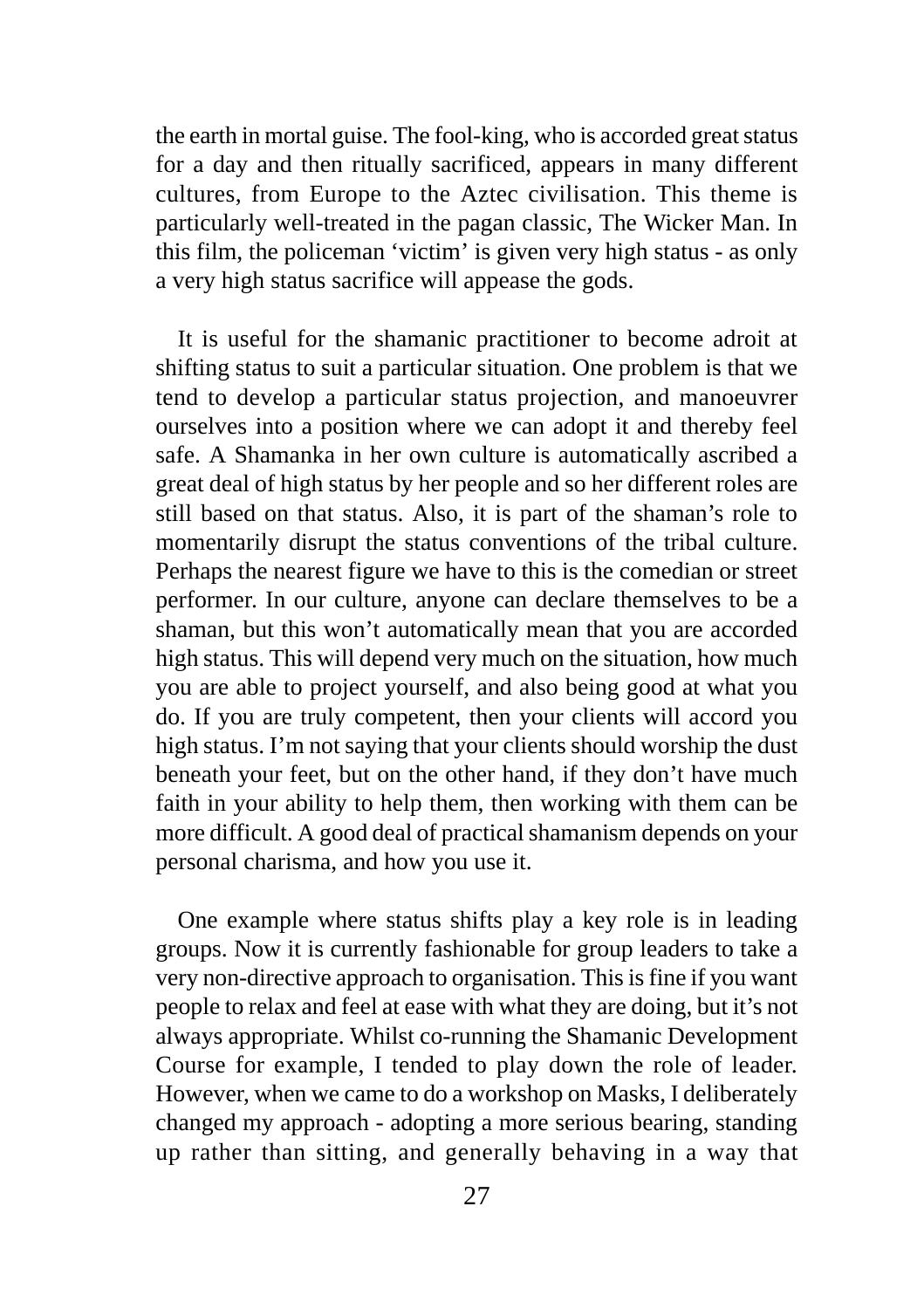commanded attention. This was deliberate, since teaching maskwork can involve people entering trance-states bordering on possession. In this sort of situation, a group leader is definitely required, to act as an 'anchor' for the situation, giving group members the confidence to 'let go', knowing that someone is in control of the situation and will not let it get out of hand. Once we had finished the mask workshop, however, I dropped the serious leader role and when back to being more nondirective. It seems to be easier to move from playing relaxed to serious, than from playing serious to relaxed. I've noticed this in films of tribal ceremonies, where the shamans orchestrating the ritual can be at times quite indulgent to the whims of their performers, and at others, keeping a tight rein on the situation.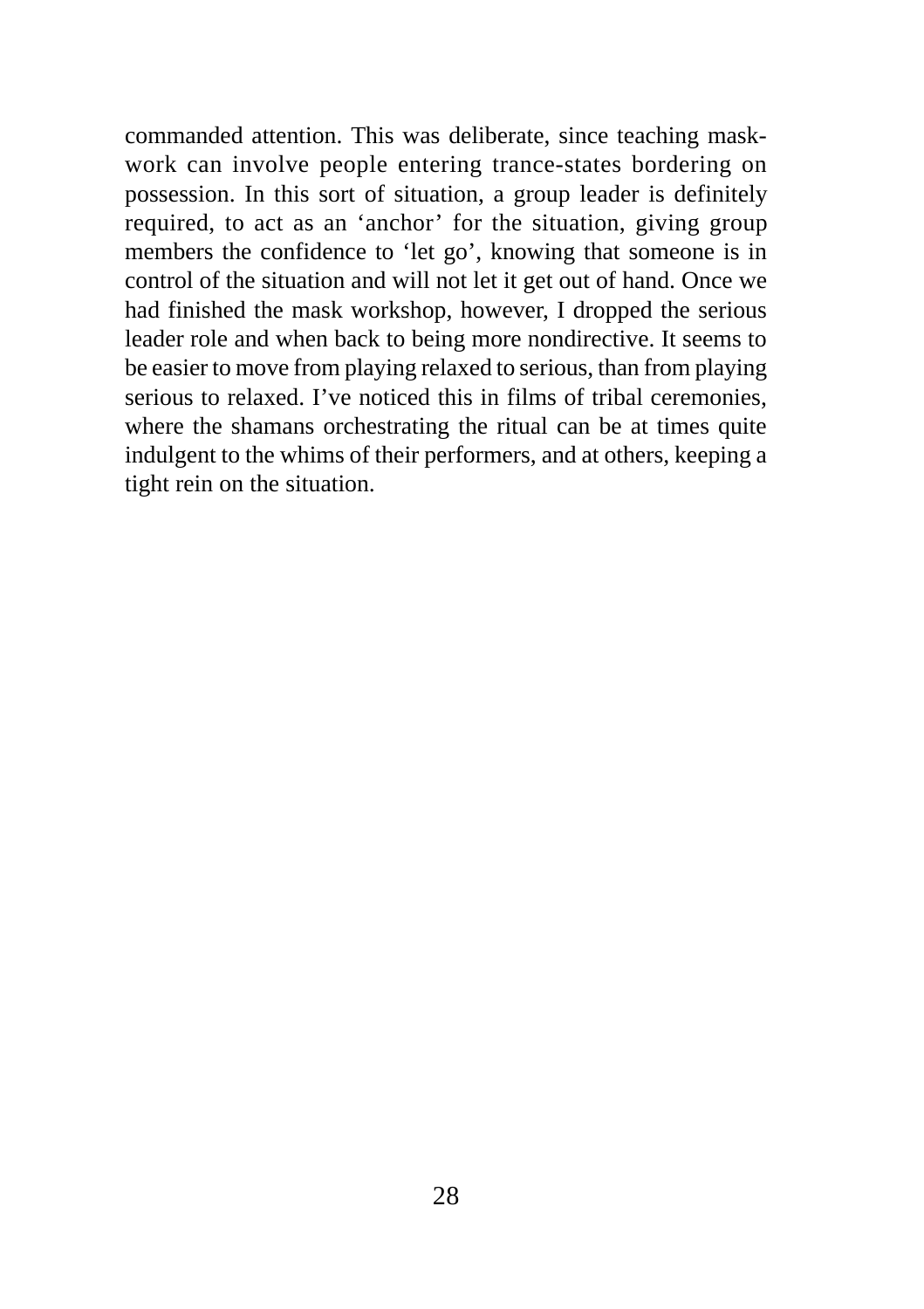## <span id="page-28-0"></span>**JACK YOUR BODY...**

The ability to enter trance states is a prerequisite of most magical systems, particularly Shamanism. A good deal of a shaman's training is concerned with cultivating the ability to enter trance states and control them, for it is in such states, that much of the shaman's power resides. There are many routes into trance, and indeed, there are many different shades of trance. The aim of this series is to discuss some trance states, where possible giving practical techniques for entering them. At this point it may be appropriate to make a disclaimer - some routes into trance are dangerous - so if you try anything out, the responsibility is yours alone.

### **What is Trance?**

A good question, that. In modern Western Society we tend to have very fixed ideas about what constitutes a trance state - we tend to think of someone who is passive, eyes closed  $\&$  limp, or oblivious to their surroundings. We tend to think of hypnotised people (the word hypnosis derives from Hypnos - Greek god of sleep) as quiescent & awaiting instructions. Two incidents come to mind at this point. The first was many years ago, sitting in a circle watching a "sensitive" woman enter trance. It started normally enough, but she began to thrash about and scream - no one knew quite what to do, and some members of the group tried to restrain her in various ways. As it turned out, in her trance, the woman was struggling against a demon, and the attempted ministrations of the onlookers were hindering her performance. In the second incident, I found myself in a similar position. After participating in a completely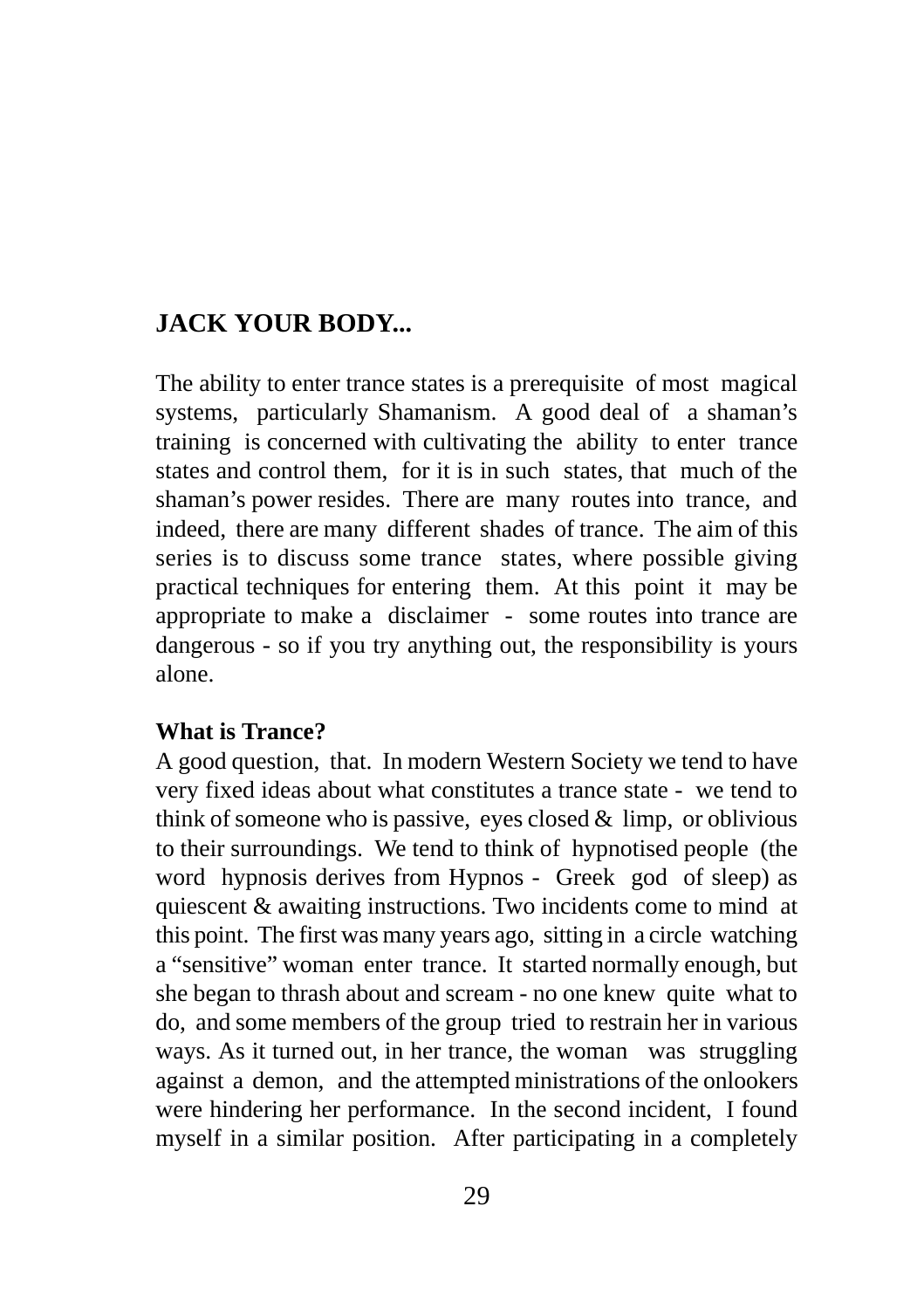botched-up ritual, I wished to leave the place where I was staying, but didn't fancy wandering the streets at 3:am in the morning. So, finding a quiet room, I performed a shape-shifting exercise (I'll go into the details of this in a while) and entered a fairly deep trance. Eventually, some of the people present decided that I was under "astral attack by demons" and forcibly brought me back not a very pleasant experience, as you can imagine. The moral of these tales is that we tend to have very definite ideas about what people "do" in trance states, and when something happens outside this framework, it is easy to do the wrong thing.

We tend to think of trance states as very definite & different to 'normal' consciousness. But 'normal' consciousness is very difficult to track down. We move in and out of different shades of trance all the time, from daydreams to the total absorption that occurs whilst performing any energetic physical activity - and both daydreaming and physical exertion are routes into Shamanic trance.

A problem that we acquire from our culture is that we tend to be very 'head-oriented' in our experience - caught up with the continual commentary of the inner dialogue, and the words  $\&$  images of the Hyperreal. Our sense of being a stable personality is maintained by transactions, both real and imaginary, with others. Move somewhere isolated and the self becomes more malleable - another classical shamanic gambit for entering trance states. The personality we acquire sets the limits on what we can, and cannot do. Often, by entering trance states, whether intentionally or not, we can perform feats or tasks that are normally outside our normal repertoire. If the self-referential awareness is frozen by shock, or distracted, the body seems to take over, moving us out of the way of danger. We like to think of ourselves as being 'in control' of our bodies. This is in itself a problem, as 'letting go' and becoming disinhibited (especially in a group setting) is very difficult for some of us - letting it all hang out is generally frowned upon. In other cultures, however, disinhibition is sanctioned and is the mark of a successful event. Here's Lucian's description of a Priestess of Delphi entering trance: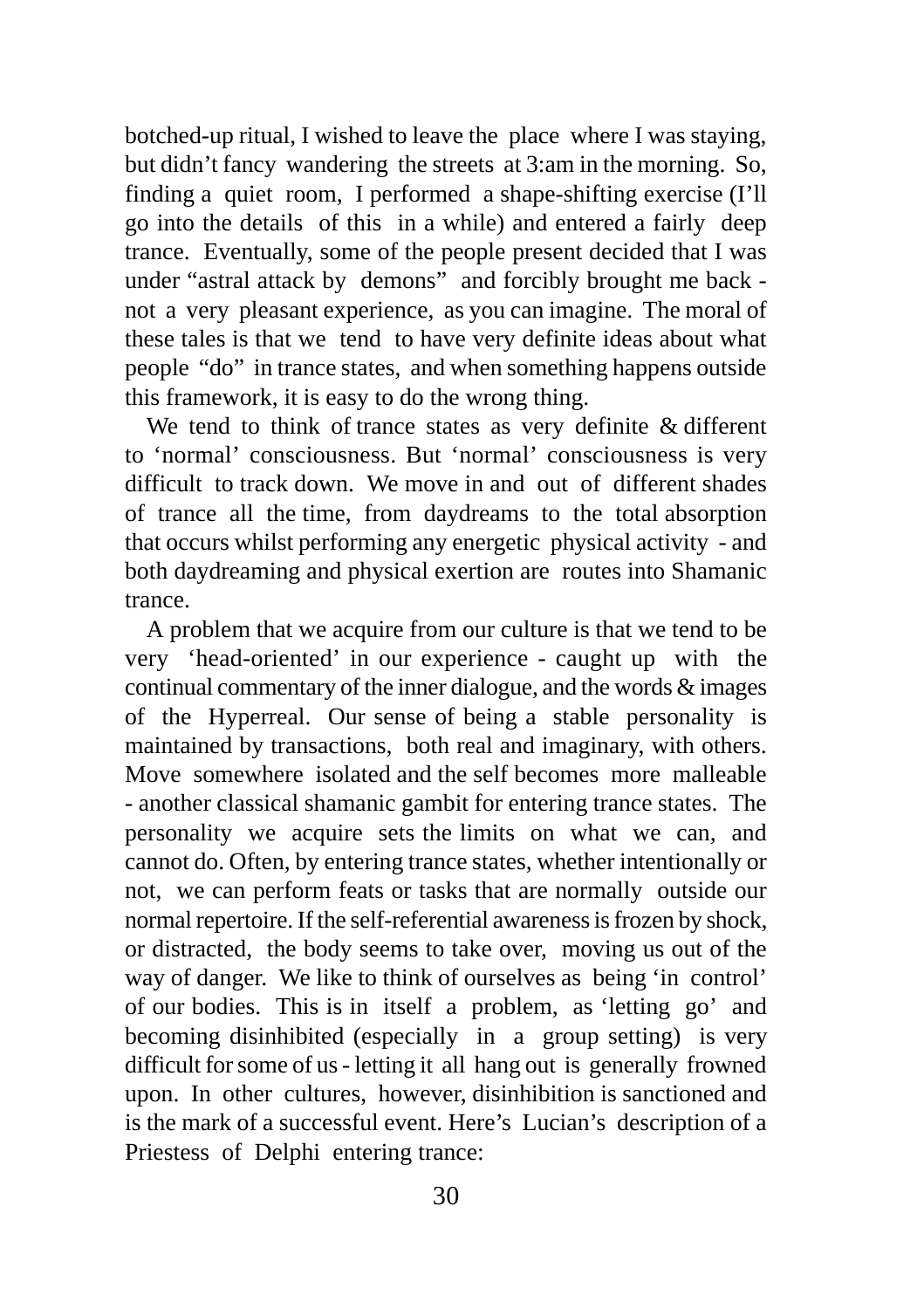*She went blundering frantically about the shrine, with the god mounted on the nape of her neck, knocking over the tripods that stood in her path. The hair rose on her scalp, and when she tossed her head the wreaths went flying over the bare floor....her mouth foamed frenziedly; she groaned, gasped, uttered weird sounds, and made the huge cave re-echo with her dismal shrieks. In the end, Apollo forced her to intelligible speech.*

Entering trance is not always a pleasant experience, particularly trance states involving possession. The feeling that something else is using your limbs, & that your voice is not your own, is very odd. The natural tendency, especially for Westerners, is to resist the experience, even when the incoming spirit is a beneficient one. Often, people who are possessed have no memory or awareness of what happened to them. Shamans often resort to drugs, exertion or ritual to temporarily blot out the personality, making possession easier.

| Gazing                     |
|----------------------------|
| Fasting                    |
| <b>Sleep Deprivation</b>   |
| <b>Sensory Deprivation</b> |
| <b>Sensory Overload</b>    |
| <b>Emotional Arousal</b>   |
| Pain                       |
|                            |

Choose any of the above routes - pursued relentlessly enough, with determination and practice, you can use any of them to enter trance states. Shamanic group rituals are well-orchestrated uses of many of the above options. Only by repeatedly pushing yourself over the edge will you learn to override the tendency to jerk out of trance when you feel your control slipping. But the trance itself is the means, rather than the end - this should be some objective, such as entry into one of the innerworlds, possession by a spirit, or acts of will. Different shamanic cultures can sometimes be characterised by the dominant routes into trance. The nomadic tribes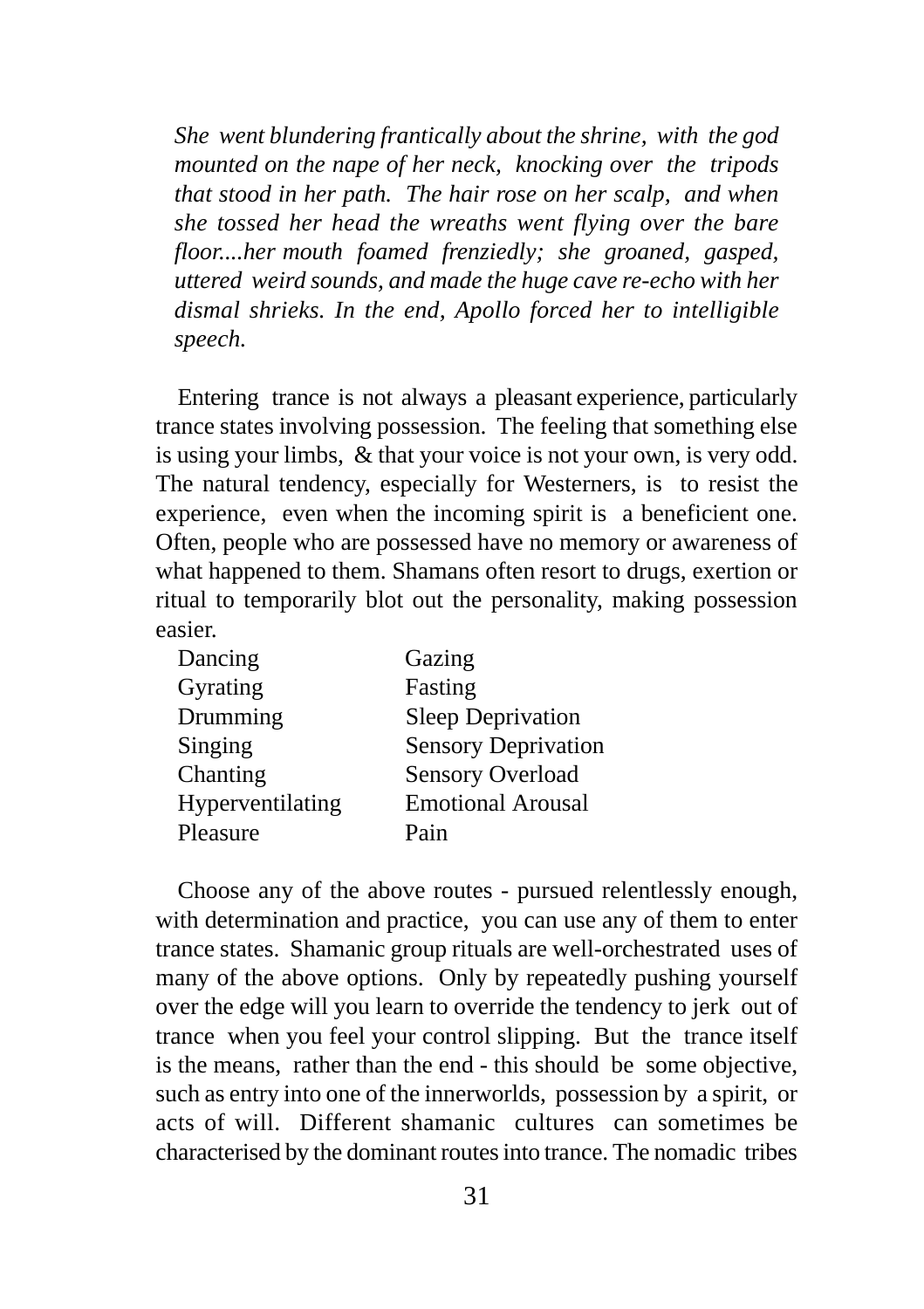of the North American Plains used pain as a route into trance, demonstrating at the same time physical prowess; while the Kaula shamans of India enter trance via prolonged sexual ecstasy. Use of drugs to enter trance is, of course, an important part of shamanic activity, but I'll go into that another time.

### **Why enter Trance states?**

Here are some good reasons:

1) Knowledge (i.e. that which cannot be gained in other ways) this ranges from asking auntie Freda what's it like on the other side, to asking a specific question about herbs to a particular healing spirit. This can sometimes involve journeying to particular parts of the innerworlds to consult with a particular entity.

2) Enhancement of Abilities Possession by a war-god enhances martial prowess, or temporary authority over other spirits. For example, I had a client who had a recurring throat problem. I examined her in a light 'vision' trance and saw a toad-like creature that had swelled itself up and lodged in her throat. No way was it going to come out willingly. My allies advised me (again in trance) that the only entity the spirit would take notice of was an even bigger toad, so we performed a healing ceremony during which I became possessed by a toad-spirit, in order to interact with the one in my clients' throat.

3) Communal Ecstasy The shaman provides a very important task for tribe or community - mediating between the everyday world and the larger-than-life world of myth and communal lore. The shaman becomes, or allows others to become involved in sacred mythic participation. The shaman acts as the guide - navigating the secret paths of the communitys' cosmology.

This brings up one of the biggest stumbling blocks to assuming shamanic roles in our culture - the fact that Western society has an extremely complex pool of mythic images to draw upon. This is not to belittle the shamanistic innerworlds. For example, a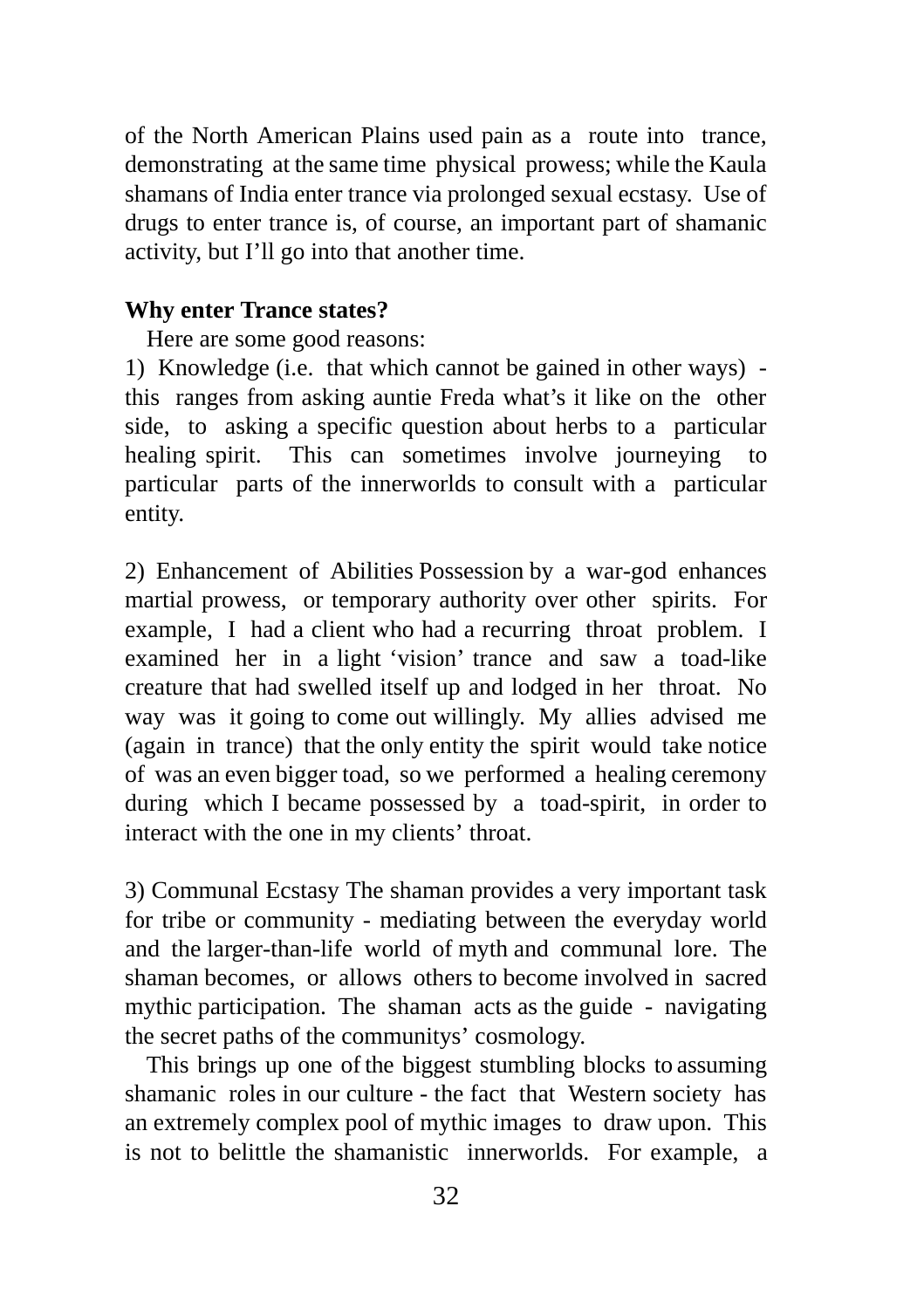Tamang Shaman of Tibet participates in a mythic world shared by other members of the community - its history, myth and accumulated stories - actualised and intensified by years of training, visions, and rites.

Contrast this with the mythic world available to someone in modern Britain - an island that has been for centuries a melting-pot of many different cultures, with the electronic arms of the videodrome bringing in information from all over the planet, across both distance and time. It is possible for someone to have a good academic grasp of Tamang shamanistic beliefs, not to mention SF, fantasy, mythology, upbringing and the myriad ways of expressing spiritual endeavours. Also, modern society has tended to hand over the realm of the mythic to professionals: therapists, entertainers, philosophers - and we are to a large extent, cut off from participation in the mythic world, except (for the most part), sanctioned and sanitised escape routes which support consensus reality even as they provide the illusion that they challenge it. Anyway, all this leads to a pretty complicated mythic life. Fortunately, some mythic images & processes, such as the Underworld Journey (again, I'll deal with this one another time) are fairly universal. Others however, become 'lost' as people forget or garble the routes into experiencing/understanding them. We rely so much on 'secondhand daylight' - reading  $\&$ watching other people's experience, that the oral transmission of knowledge is comparitively rare. The first coven I was involved with set an good standard - whenever the priestess wanted to impart to me the 'feel' of magick, we would go out into the open whether it was a park, moon-lit street or by the sea shore. Direct, physical experience, especially when accompanied by a guide who isn't into fucking you over, is better than sitting indoors reading a book any day! Anyhow, I digress.

4) Connectivity This is concerned with making connections finding links between different ideas and subjects; making a creative leap that brings on a flood of new ideas & enthusiasm. I often enter a trance state to overcome writer's block - letting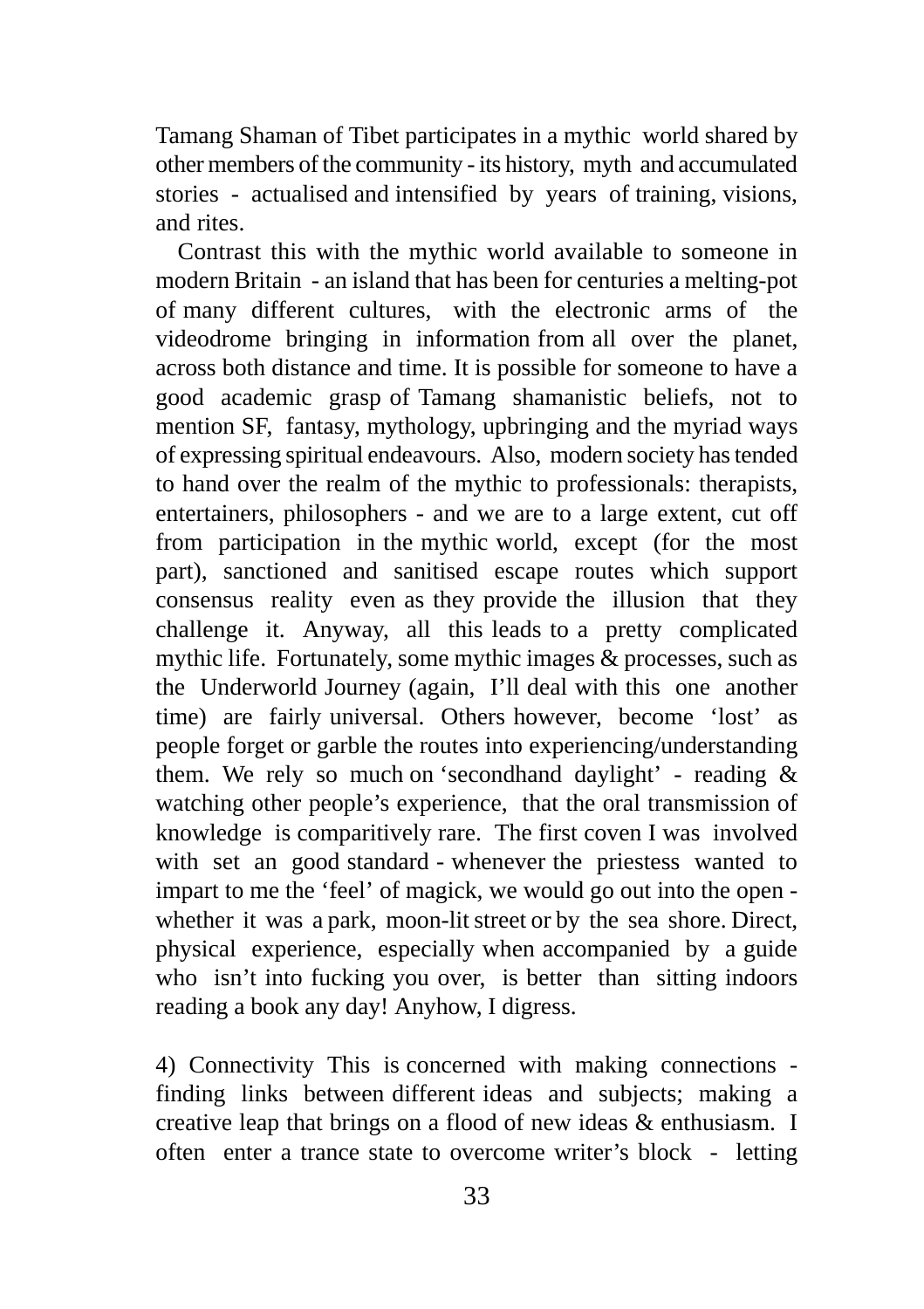fragments of conversation, poetry or images slip across my inner eye. Something will well up from the inside, and ideas & connections leap up like iron filings onto a magnet.

5) Demonstration of Ability In our culture, you may be able to get away with impressing people as a shaman because you've plowed through the complete works of Kaledon Naddair (no mean feat!). Apprentice shamans however, are sometimes required to enter trance states as a demonstration of their prowess. It is quite common for spirits to test you by placing you under extreme psychic pressure, so that the experience becomes a compressed version of the underworld initiation. Some spirits, demons, & deities will do their best to drive you bananas, only yielding their wisdom when you have proved yourself equal to the task. The spirits of psychotropics are particularly prone to that kind of behaviour, but I'll save that for another time. There are other good reasons for entering trance but I've forgotten them, so I'll move on.

You can't become a shaman in your bedsit, in isolation from anyone else, although periods of deliberate isolation are neccesary from time to time. Also, there aren't many instructors in shamanism hanging about (not unless you commit yourself to an endless round of weekend workshops), so you will have to learn from everyone and everything. It's important to learn to recognise the onset of changes in awareness, and explore all possible routes into trance. Learn to trust your own senses and your intuition, rather than the internal dialogue or what you think you "ought" to do.

#### **Dreams**

Much instruction can be gained via dreaming. Prospective shamans may even be identified by virtue of the content of their dreams, and it is not unusual for people to meet their guides in dreams. We tend to think of dreams as a very personal aspect of our experience, so it is sometimes disconcerting when someone that we know appears in our dreams. In dreams, historical time is abolished, and distance is no object. We may witness events from the past,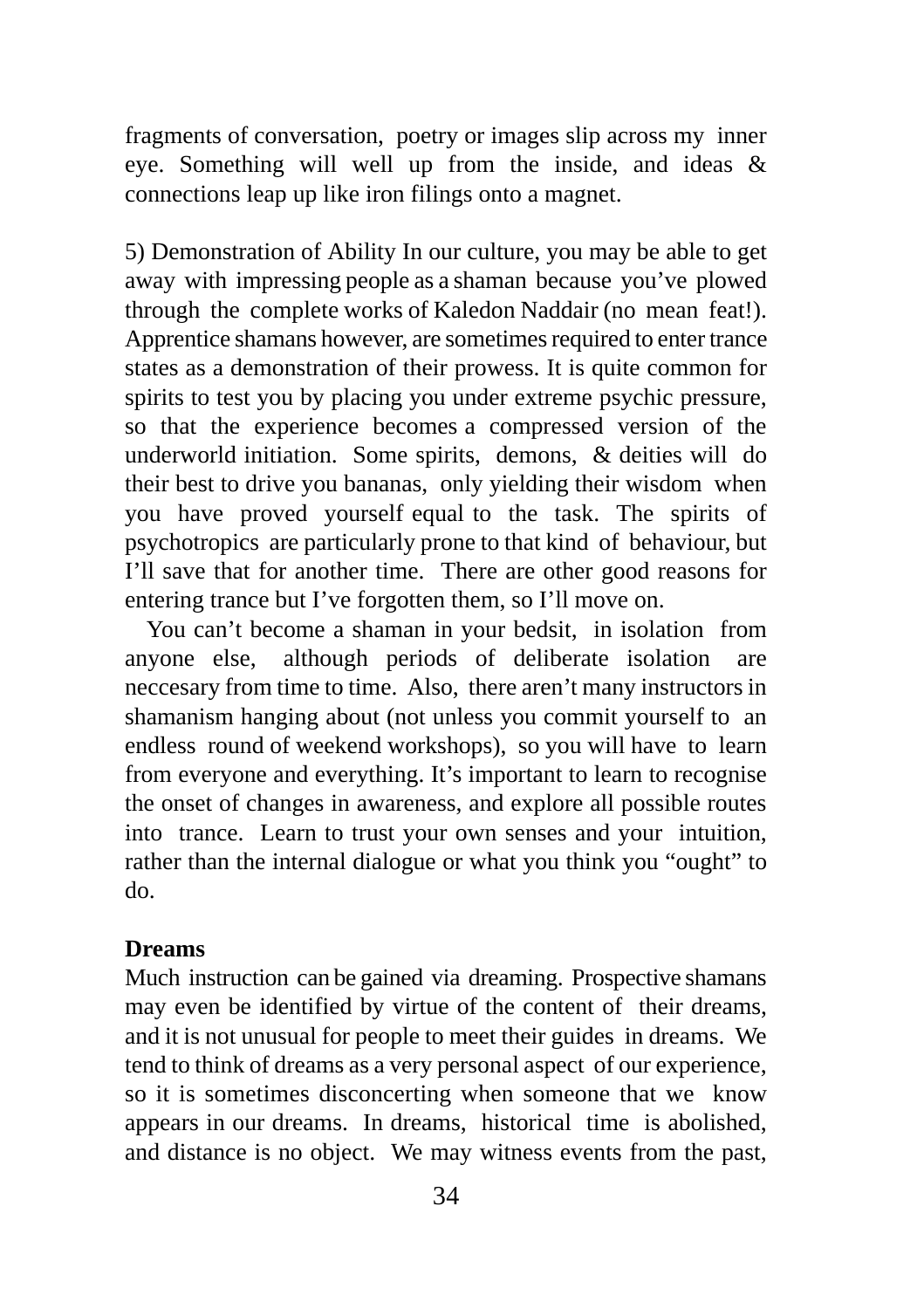future, or alternative presents. Despite appearances, much of our dream content is controlled by external agencies. If you study Jung for long enough, you will have "Jungian" dreams. It can be far more rewarding to develop a personal dream-language, or avoid any rigid system of interpretation. I tend to find that prolonged magical activity of any sort will mold the contents of your dreams accordingly.

During the Shamanic Development Course run by Sheila Broun and myself in 1987, I had a dream which illustrates this process. we were preparing for a session on musical improvisation, and I had spent the afternoon making a set of claves. In the evening, I sallied forth to the pub and got hideously drunk. I was suprised to have a very clear dream in which I was approached by two spirits who said "we are the spirits of your claves, these (below) are our names which you will burn onto the wood with a hot wire and give us butter to eat." Which of course, I did. This made the claves a bit 'more' than just two bits of cut down broom handle.

Dreams are a useful starting point for entering the innerworlds. It can be useful to induce prophetic dreams, or meetings with spirits so that you can discuss a particular problem. A friend of mine who makes incense and perfumes reports that she occasionally dreams of a unique smell, which on waking, she can then analyse and manufacture. The magical artist Austin Osman Spare wrote that he would sometimes awake to find himself standing in front of a finished picture, having drawn it in his sleep.

If you're going to get into dream-life seriously then it's essential to keep a dream diary. Writing down your dreams helps you remember them, and is indispensable when you start to evolve your own dream-language. Here's some practical exercises:

#### 1) Dream Control

The easiest way to begin this is to choose something that you want to dream about, and visualise it until you fall asleep. A mantric sigil is also useful, for example: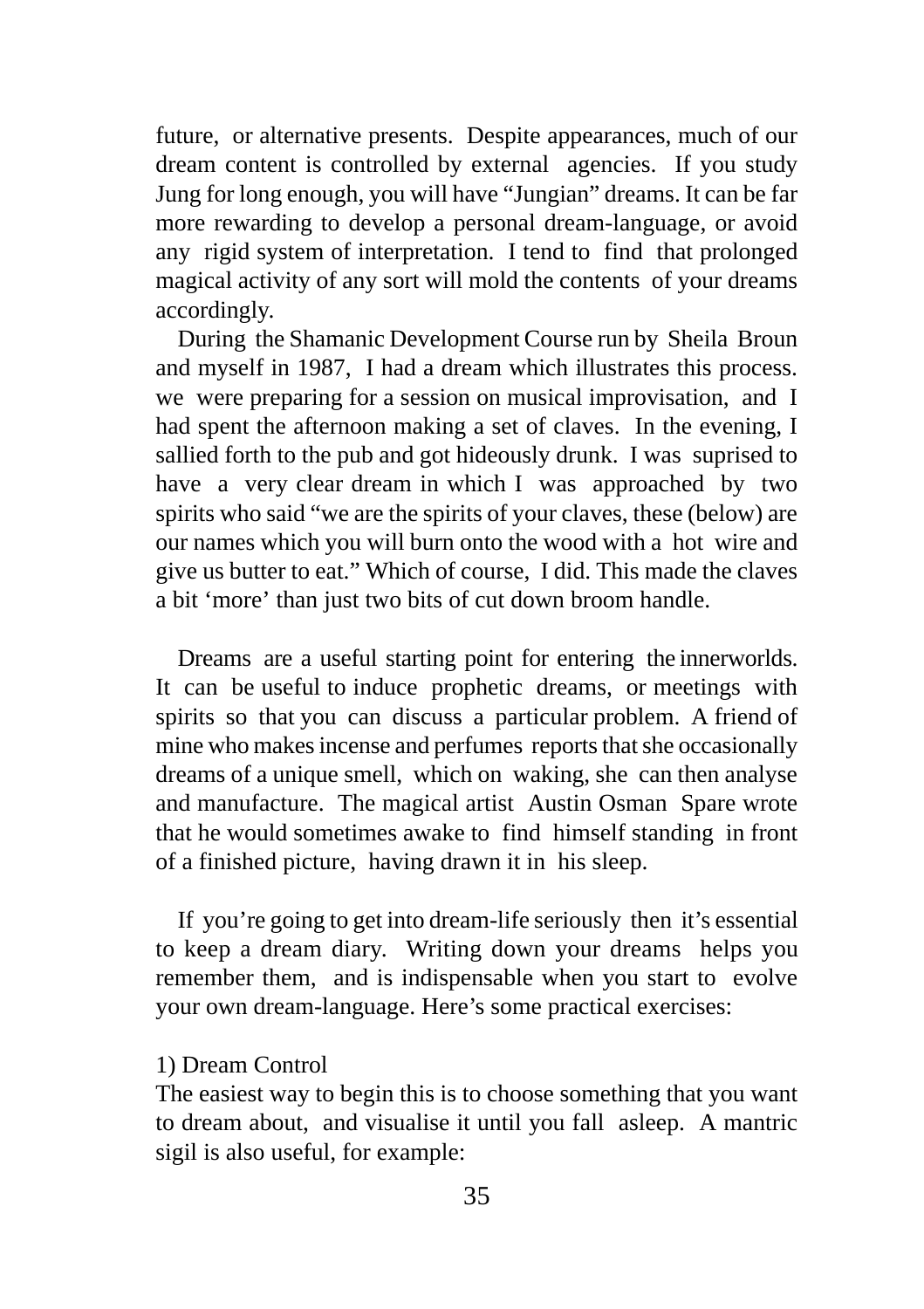## I WANT TO DREAM OF THE MONKEY SPIRIT Knock out all repeating letters & compress I WAN ODREM FHK SPIR rearrange NAWI REMOD SPHRIK

Constant repetition of this 'mantra' before sleep will eventually empty the mind of the associated intent, and it will stimulate the Deep Mind (i.e. the subconscious) to throw up the appropriate images in dream.

#### 2) Group Dreams

Here, a group of people can attempt to dream of being present, in each others' company in a real or imaginary place that all concerned are familiar with. Again, visualisation and mantra are useful in attempting this. The first step is to achieve a common perception of the dream, and then, later on, the group can perform willed acts. A group of us once attempted this using the M.C. Escher print, "Relativity".

#### 3) Lucid Dreams

Lucid dreams are characterised by the fact that in a lucid dream, you are aware that you are dreaming! Lucid dreams are also much easier to remember, and you are more able to act with intentionality, rather than just being a passive participant in the dreams' events. One way of inducing lucid dreams is to strive to see your hands in your dreams, the 'shock' of which will allow you to enter the lucid state. I was once dreaming of my home town, with everything as it was about 10 years ago; until that is, I looked down at my feet & realised that I was wearing my goth boots - the incongruity of which allowed me to enter the lucid state, and, by projecting a symbol upon a nearby house doorway, I was able to enter one of the Innerworlds.

It can be rewarding to try and approach dreaming from a nonwestern point of view, such as that of the Aborigines or the Senoi of Malaysia. Some anthropologists believe that the Senoi dream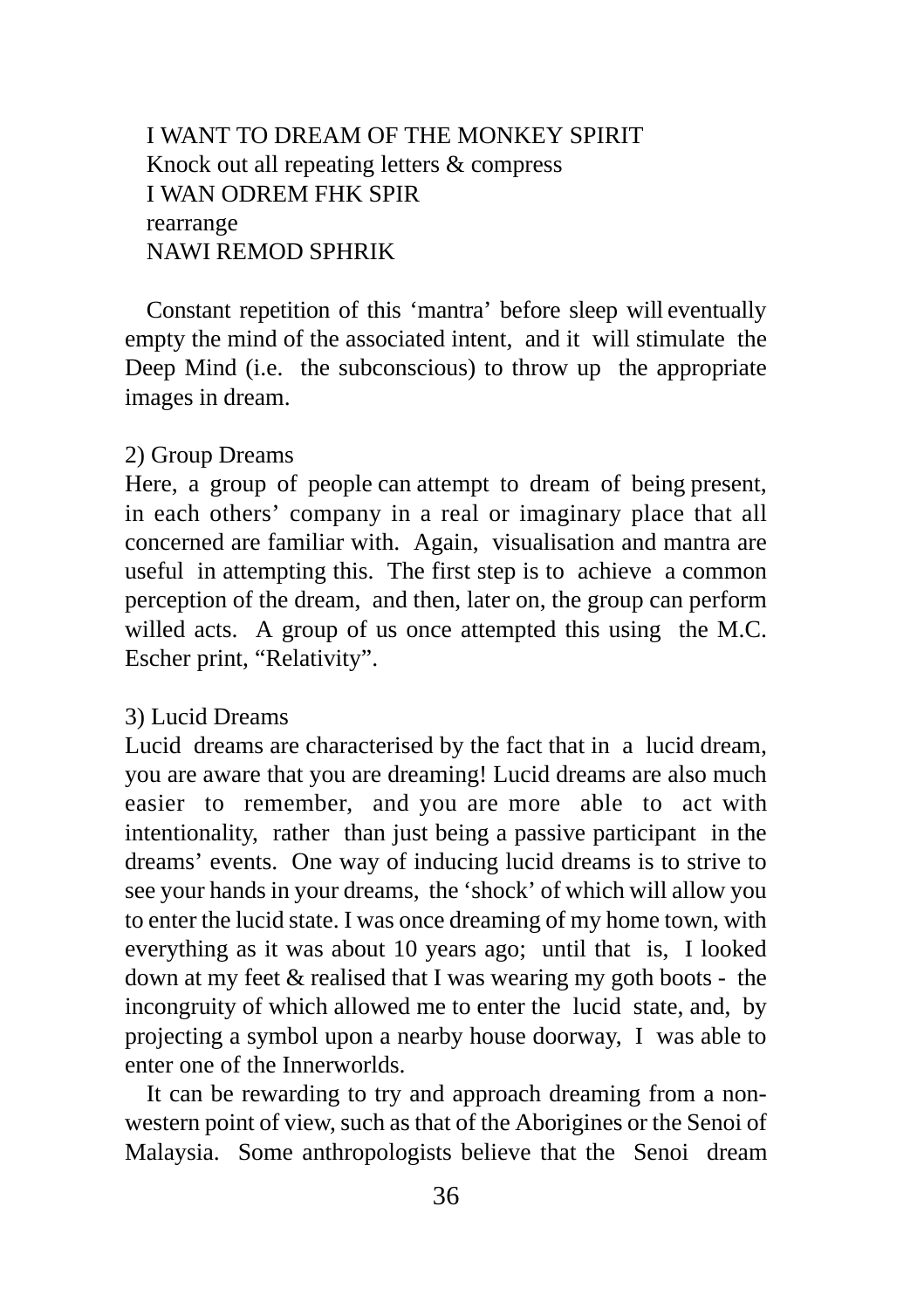psychology is the source of the tranquility of their lives.When first contacted by Westerners in the 1930's, the Senoi had had no violent crime or conflicts within their community for between 200300 years.

## **Shape-Shifting**

This is a very common exercise - taking on the form of an animal to gain (temporarily), an ability or quality associated with it. Some sports psychologists tell athletes to pick a particular animal and visualise themselves as it during warm-up exercises which is more or less what the shaman does, except that the shaman is more likely to use animal skins, masks, drugs, postural and vocal mimicking as aids. The Hermetic Order of the Golden Dawn called this exercise 'Assuming the God-forms', whereby the practitioner used a variety of props to 'assume' the form of a particular mythic figure, uniting themselves with it until they took on the power associated with that figure. This can be worked towards as a group game, whereby people pick an animal and mimick its behaviour. Shamans tend to have particular favourites - in some Central American tribes, the words for shaman and jaguar are the same. The shamans of the Jivaro people, who practice headhunting and head-shrinking, assume the forms of giant tarantulas. Even forms of martial arts can be related to animals - the Crane, Serpent and Panther being three Eastern forms.

Shape-shifting is also used for innerworld exploration, both in trance vision and dreams. You could start, for example, by casting your vision forth in the form of a cat to stalk the city streets at night, and work from everyday animals and pets, towards mythological and bizarre composite entities. A friend once cured herself of a spider phobia by deliberately cultivating the spider as her power animal, using the very fear and revulsion (emotional arousal) to propel her into trance. Visualisation alone is the weakest route into shape-shifting. As a general rule, it seems that the more intensely physical the method of trance induction, the more intense the level of trance - and hence the more 'real' the experience. When the toad-spirit wore my body, I found that I couldn't walk or oppose my thumbs, & that I salivated copiously. Maya Deren, whilst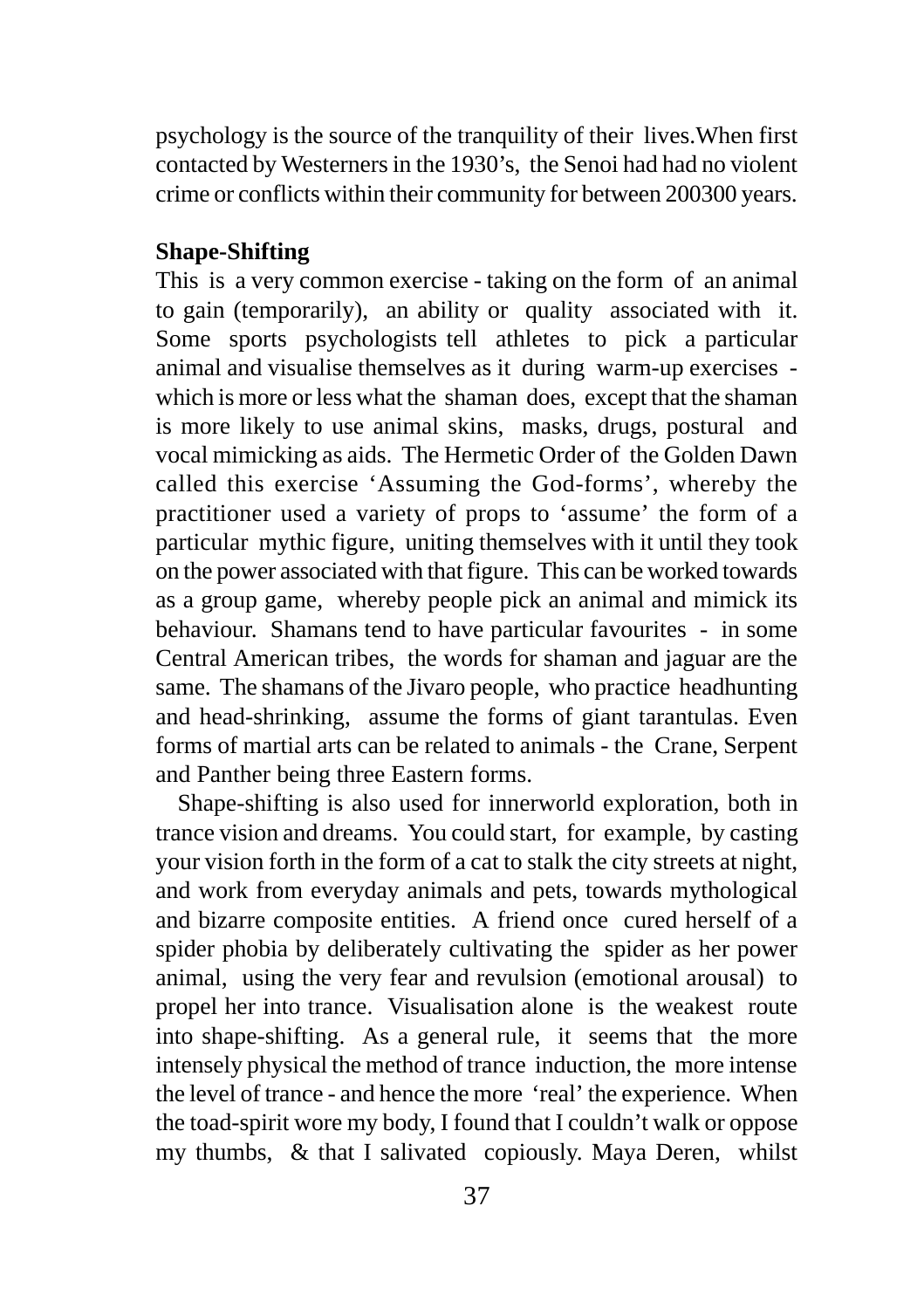researching Voodoo rites in the 1940's, found that she became possessed on several occasions, and once 'woke' to find that not only had she participated in the proceedings, but that she had led the rite! She describes her feelings of becoming possessed:

*"My skull is a drum; each great beat drives that leg, like the point of a stake, into the ground. The singing is at my very ear, inside my head. This sound will drown me! "Why don't they stop! Why don't they stop!" I cannot wrench the leg free. I am caught in this cylinder, this well of sound. There is nothing anywhere except this. There is no way out. The white darkness moves up the veins of my leg like a swift tide rising, rising; it is a great force which I cannot sustain or contain, which will surely burst my skin. "Mercy" I scream within me. I hear it echoed by the voices, shrill and unearthly; "Erzulie!" The bright darkness floods up through my body, reaches my head, engulfs me. I am sucked down and exploded at once. That is all"*

While possession is quite common in shamanic cultures - it is fairly rare in Western Magick, though actors often report that they become so involved with their roles that they 'become' that character on stage. It is a kind of trance that allows us to do things that, normally, we are not 'allowed' to do - either by others, or our acquired sense of our own limitations. It is the spirit which is responsible, not the person. Accounts of possession can at first seem terrifying or violent, but in the culture where possession is accepted, that behaviour is sanctioned and expected. The spirits are known by the group, and their habits and behaviour known to most of the human participants. When someone is entered by a spirit, this becomes apparent by their altered posture, gestures, facial expressions and voice. As soon as one person enters trance, it becomes easier for others to do so as well.

#### **Innerworld Exploration**

The centre of the shaman's cosmology is the axis mundi - the pole, ladder, or world-tree, which is the shaman's access point to the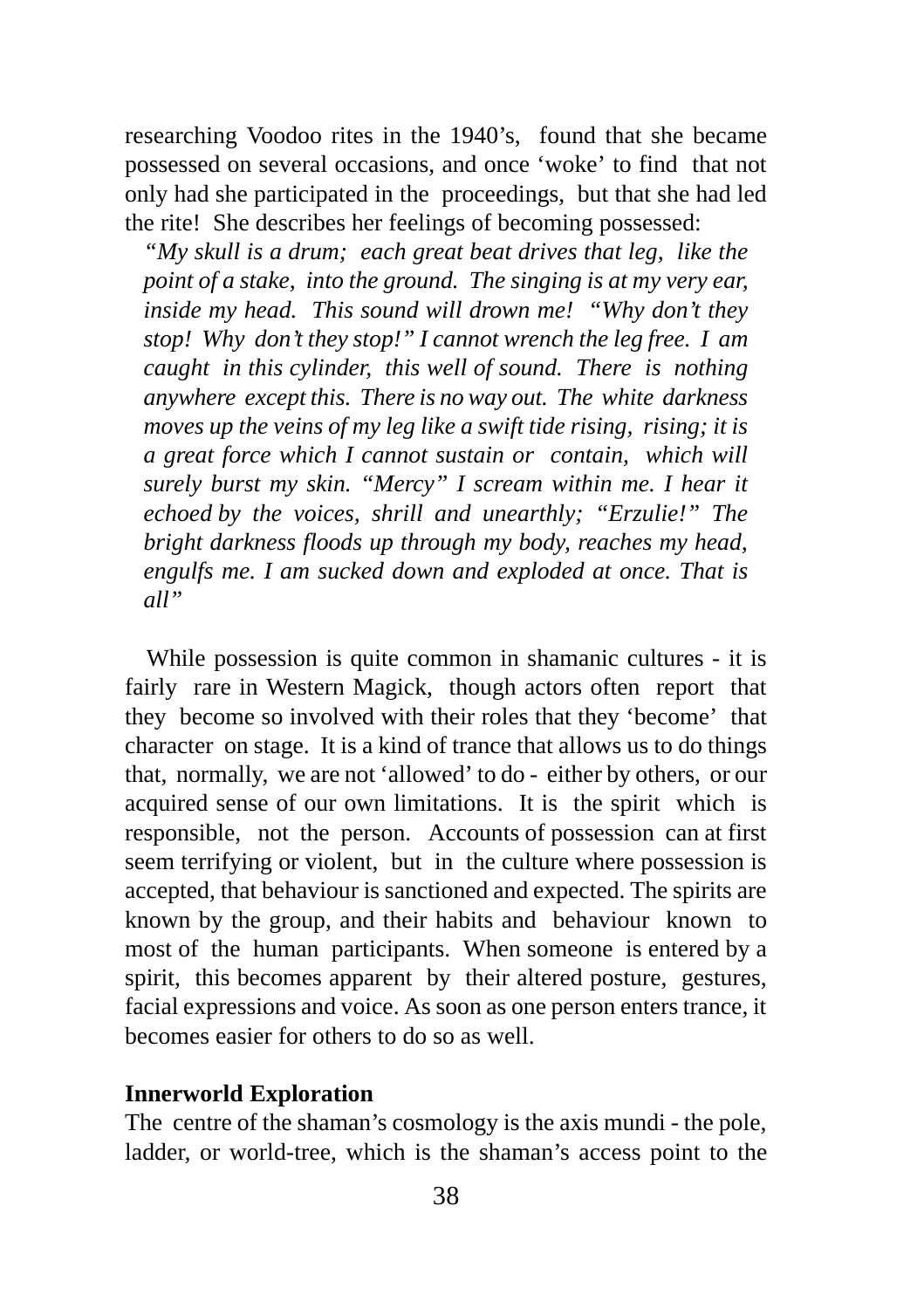different innerworlds of the mythic cosmology. It seems reasonable to assume that the Qabalistic Tree of Life evolved from a shamanic world-tree. The crossroads is another axis mundi symbol, appearing in Celtic, Greek, and Haitian mythologies. The innerworlds are populated by hosts of spirits, demons & ancestors. Contact and knowledge of these entities is part of the shared totality of experience of a tribal society, mediated by the shaman. This is rarely the case in Western culture - there is a vast variety of innerworlds which may be explored. The Deep Mind is very receptive to suggestion (after all, that's how we learn), and can clothe itself in any kind of images. There are numerous cases of skeptical westerners being stricken by the curses of shamans.

One option for the would-be urban shaman is to allow the client to enter a trance, then act as a guide as they move through their innerworld, using empathy and open-ended questioning. I find this preferable to other options as it allows the client to arrive at their own solution, at the same time drawing on their own powerfrom-within to heal themselves. It seems, at times, that all that is being done is that one is creating the 'space' where someone can learn to heal themselves. The alternative is to take the problem into your own innerworld and ask an ally about it. More orthodox divination techniques should not be overlooked either.

Critics of the Western approach to magick often point out that it can become too much of a head-trip, concerned with abstractions and mental constructs. Shamanism however, is intensely physical, often to the point of intense discomfiture. Shamanic magick often involves pain, disarrangement of the senses, delusions, hallucinations and states bordering on obsession and personality disintegration. It's a lot of fun, really.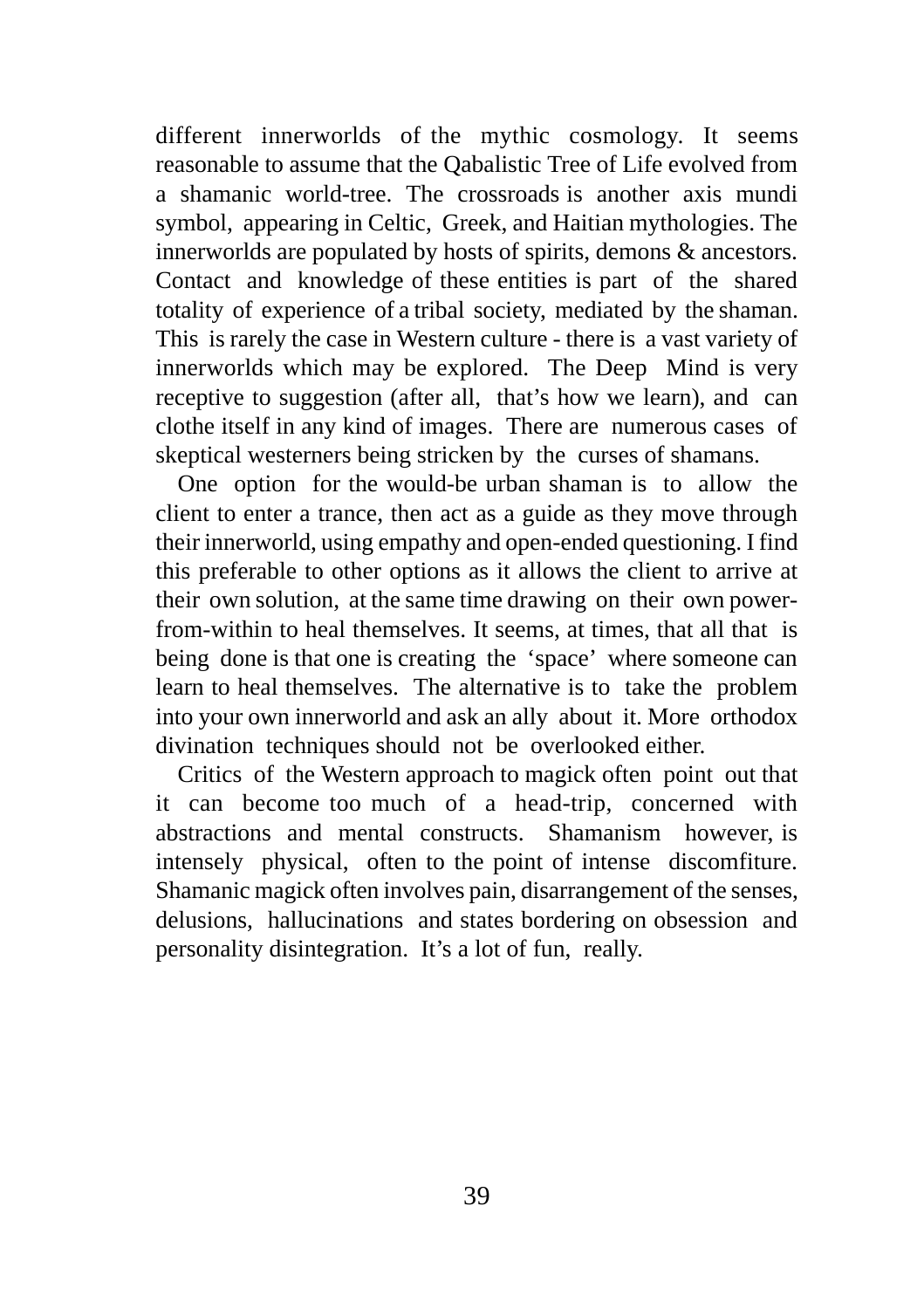## <span id="page-39-0"></span>**CHEMICAL AIDS**

There's no way that you can seriously approach the practice of shamanism without at some point, looking at the role played by chemical aids - drugs. It is a common misconception that druginduced states are somehow not as valid as states of awareness achieved by other means, and that drugs are somehow less 'spiritual'. This attitude is particularly narrow, and shamans in different cultures and epochs have snorted, eaten, rubbed into their skin or stuffed up various orifices all manner of concoctions as aids to entering visionary trance. Even if you don't intend to take in anything stronger than Perrier water yourself, it still pays to know about various drugs used in our society - their effects and what, if anything you can do for someone who's taken an overdose or is having a bad time with something. Sooner or later, someone will turn up on your doorstep who's taken some drug that they can't handle, and ask you to guide them through the bad trip or whatever. In this sort of situation it's difficult to say "sorry I don't approve of that sort of thing" and slam the door in their face. it's useful to have at least a broad knowledge of the more common street and prescribed drugs.

On another tack, you might well ask "what constitutes a drug anyway?" We know that caffeine, alcohol and nicotine are drugs, but they are generally sanctioned by society. You can have 20 pints of bitter and this is considered to be okay, but a puff on a joint ... that's something else. In the present context, a 'chemical aid' is any substance that helps you enter a trance state, a definition which covers a lot of ground. take incense for example. It's not usually thought of as a drug, but it's certainly a chemical aid. Apart from the influence of smell, some incenses cause particular physiological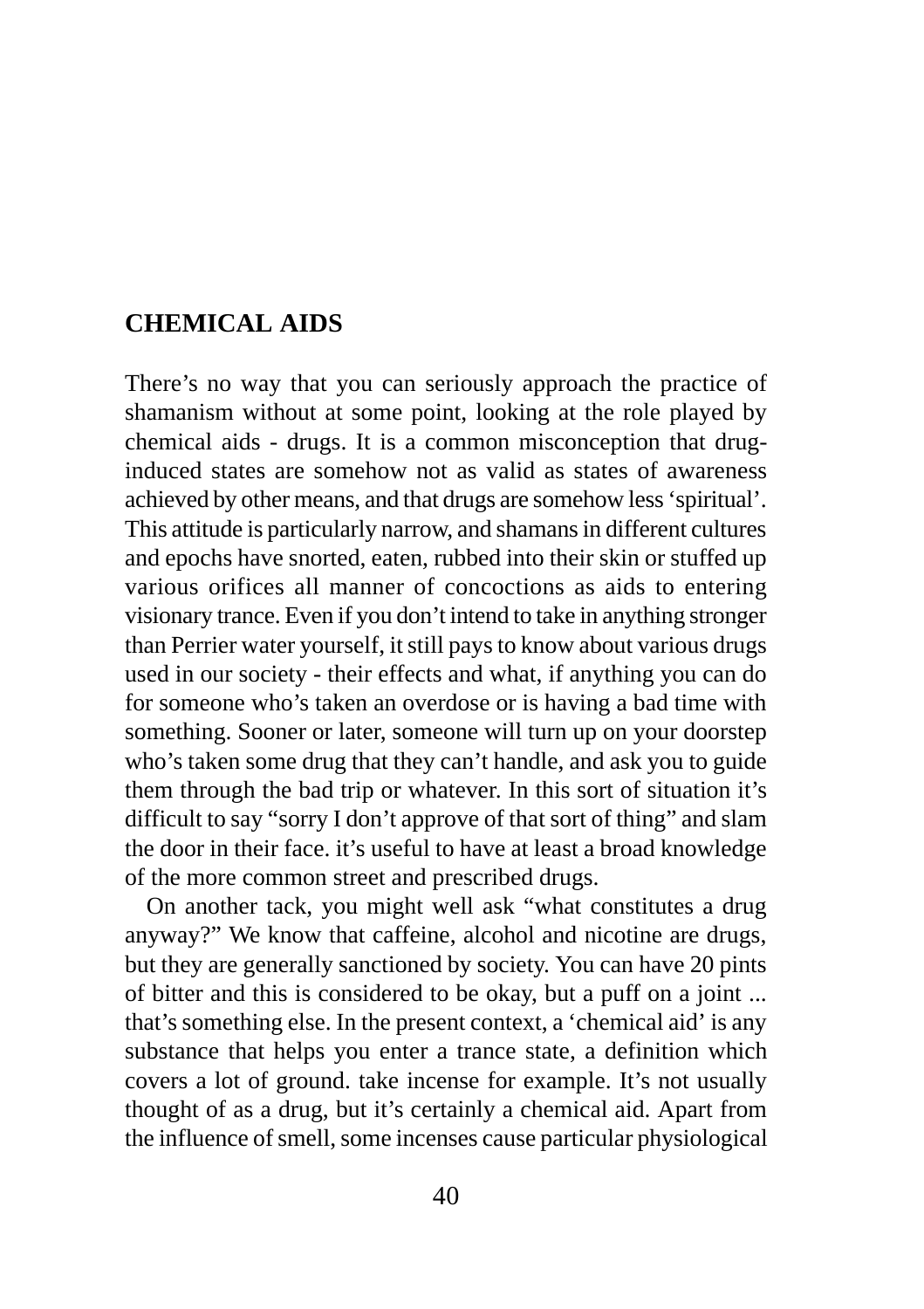effects. Some gums and resins act to increase skin temperature, whilst others give off Carbon Dioxide when burnt. Camphor, in particular, affects the brain (in very large doses it can produce epileptic convulsions), and Tabunco induces a strong feeling of drowsiness.

Another common misconception about the role of drugs in trance is that all you have to do is to ingest the substance of your choice and passively 'let it happen'. Well this is fine if you just want to have a good time, but during trance, your perception must be directed or focused. Shamans often train their apprentices by guiding them through the visions, and instructing them in how to appease the spirit of the particular substance. All drugs have their own spirits, whether they grow in the ground or come in a gelatin capsule. So where do the spirits reside? In the substance, in us, or somewhere else? I like to think that they are emergent properties of our experience, invoked like virtual particles from the dance between the molecular configurations of the drug, and the shining webs of neurochemical patterns in the brain. The substance hits our system, and the spirit is 'unbottled'. Some of them are friendly, while some of them will do their damnedness to kill you. Ride them out, and it is said that they can teach you much, but you must be very careful. In recent years, several foolhardy people have died trying to emulate Carlos Casteneda - ingesting psychotropic concoctions mixed up by obliging shamans. A friend of mine once spent about eight hours preparing a certain species of cactus which he and his friends had been told had hallucinogenic properties. It was only after they had drunk several cups of the resultant brew, that a passing native saw them and enquired what they were doing. On being shown the large pot simmering with vegetable mush, he remarked that they should be careful as the dye they were making was very strong. They listened with growing horror as the native explained that there were two types of cactus that looked similar. One was a powerful giver of visions, whilst the other was used for making dye. If drunk though, it was a powerful emetic! So as you can see, it pays to be cautious, whatever the nature of one's chemical aids. It's very easy to slip up when dealing with any toxic substance, and there is also the legal angle to consider as well.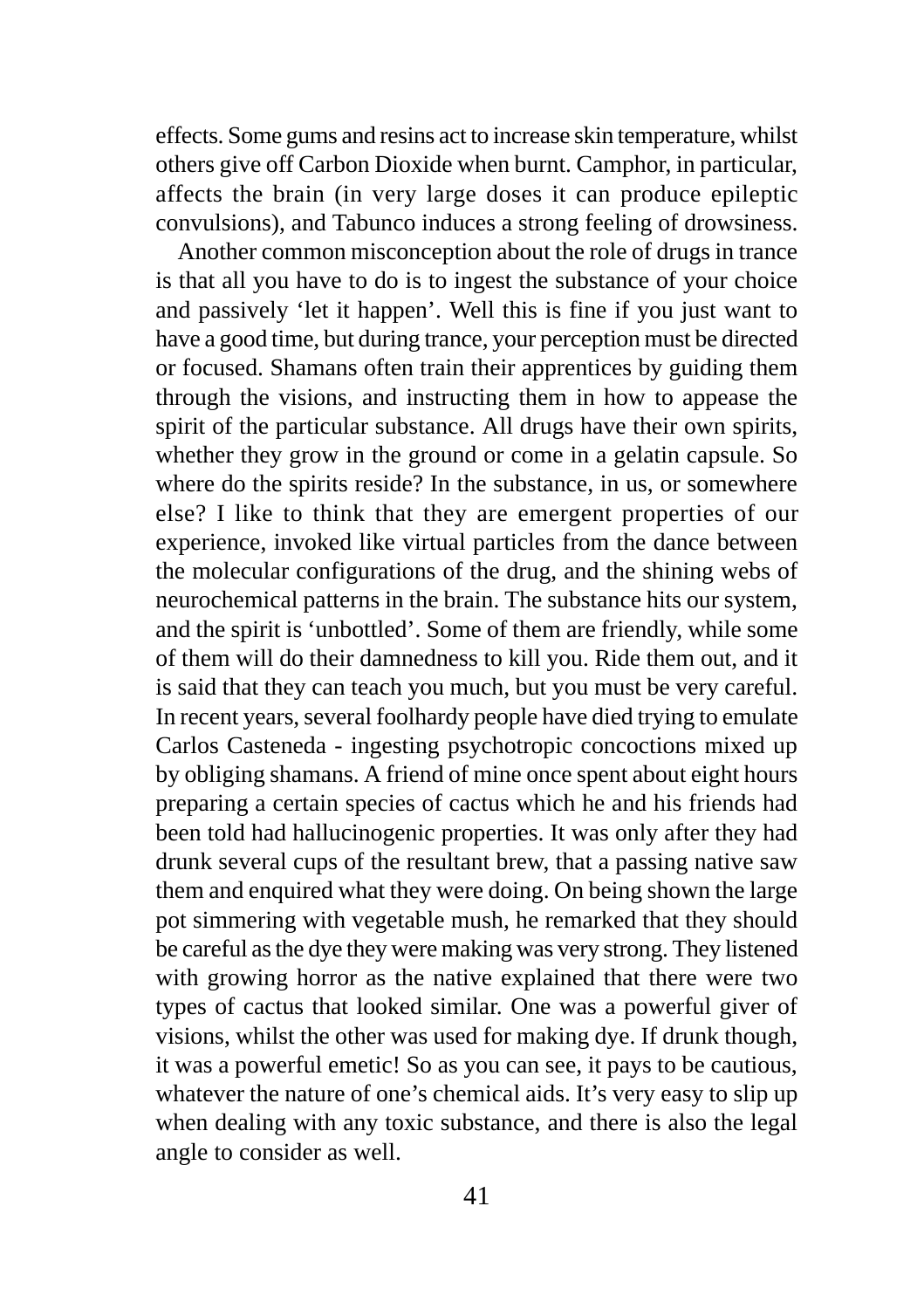## <span id="page-41-0"></span>**GOING DOWN**

What is a shaman but someone who's been there, and make it back again. The Underworld Journey, they call it. A deliberate descent into the labyrinth, with only the thinnest of threads to hold onto. It comes to us all, in one way or another. Some make it - some don't, but it never stops. The summons keeps a calling you back. And Down.

This is a great cycle of transformation. It has peaks, plateaux and troughs - the movement of which you can learn to endure, and even welcome. Change is necessity - to live and adapt and grow. Sure it's painful to feel madness gnawing at the back of your brain, but maybe caterpillars feel the same way about becoming pupae - driven by a cellular necessity into the unknown.

Our culture has left us largely unprepared for this process, branding it a form of madness, to be banished by bright needles  $\&$  the smug self-satisfied psychologist who explains away our secret dreams, our desires for wildness. The summons is continually being blunted by those who would set limits on the imagination. ..."it's not real, only imaginary"..."stop daydreaming"..."you're an escapist"...yeah, right. We break from the lies, then break from ourselves, and shatter. Not once, but again and again. Not breakdown, but breakthrough... into where?

Doesn't matter how long you stay down there - a week, a year, a day - you'll be back. Might as well get used to the scenery.

When the summons comes, you'll know it. The journey may well take years. You'll meet friends and allies, be challenged, and maybe crushed occasionally. Necessity can be a mean mutha. Remember,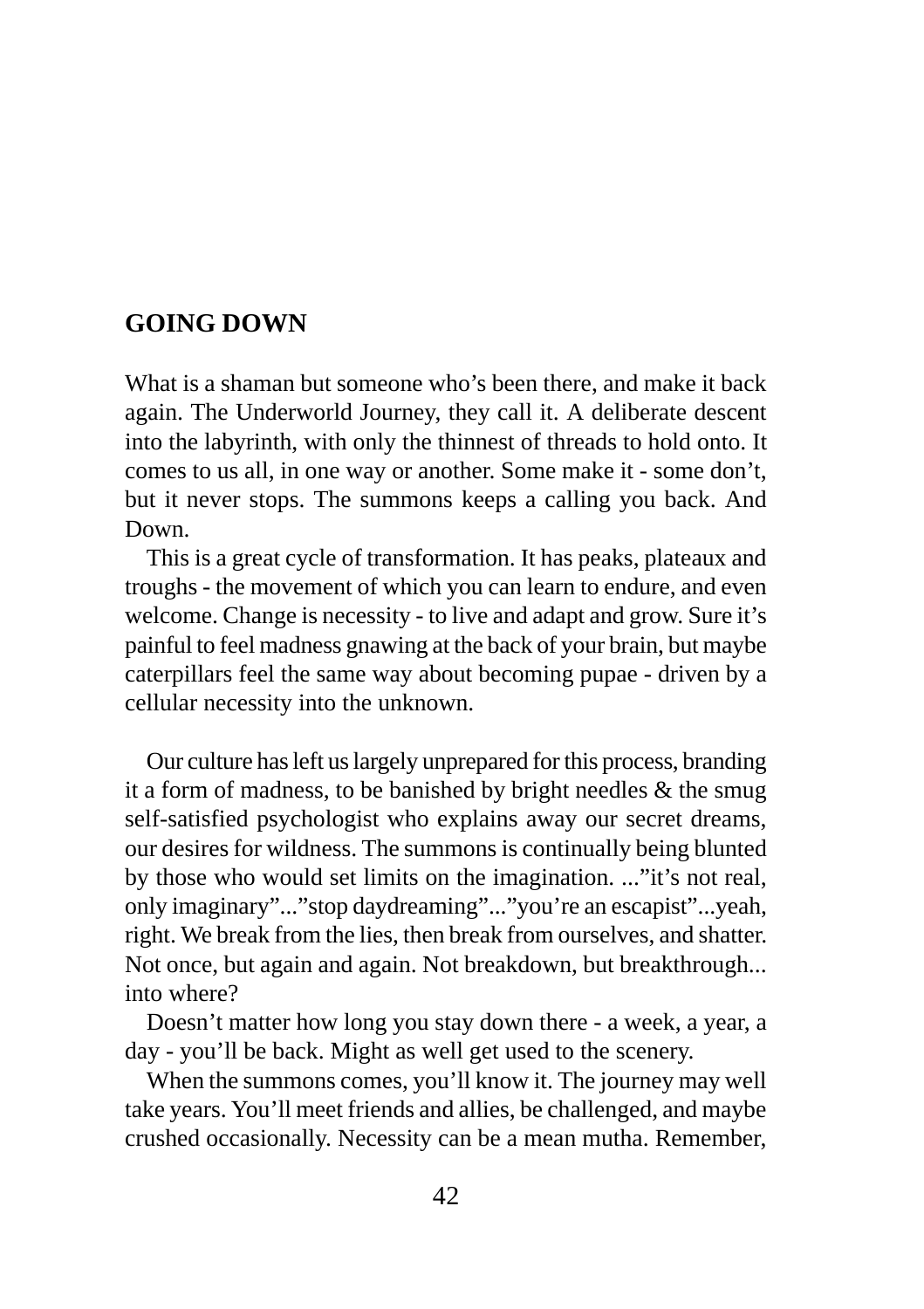never leave the boat - unless you're going all the way. The trigger may be different each time - crisis, drugs, gnosis, a brush with death - these are the ways your allies open the doors for you - the risk is entering feet first. Death is, in fact, a critical factor. You must surrender yourself to death - lie back in her arms and she will most likely hand you back. If not, well better luck next time.

A helpful clue is to let go, when there's nothing else you can do. Relinquish control. Imagine yourself hanging above a bottomless cliff, holding onto a branch. Take a deep breath, cross your fingers and let yourself plummet. If you're going down, you have to go all the way. It's hard sometimes for us to do this - to sit still and do nothing - but occasionally it's the best option. Knowing when not to act is as useful as knowing when to act. You can only get this by paying attention to yourself & to what's going on around you. We tend to live in a sea of words and symbols, but below our necks lies a good ally - the body.

There's various titles for this process - 'the Dark Night of the Soul', 'the Hump', 'the Apophis phase', 'Nigredo', but it's all the same. This is a time for testing. And you can't take anything in with you - forget beliefs, dogmas, weapons, attachments. You're on your own, kiddo.

A weird ramble, eh? Well sorry 'bout that, I'm trying to write with my feet rather than my head. Trying to get the feel across rather than easy bite-sized chunks of text. What I'm talking about here is initiation. There's a lot of bullshit talked about this term, like the prats I used to meet (not so many these days) who used to say "I'm not allowed to talk to you 'cos you're not AN INITIATE." Or, "Well we can't give you the details of that ritual 'cos you're only a Neophyte" which was great, 'cos I went into W. H. Smiths & got the details out of Mr. Farrar's latest book.

It's like saying "I'm better than you, 'cos I read the Guardian & not The Sun." Nyahh, you can't be in my gang!

Simply put, the term 'initiation' is the conscious recognition that you have reached a turning point in your development. It is the awareness that you are at this point that is the key, and the recognition that you are entering a period of potential self-transformation. All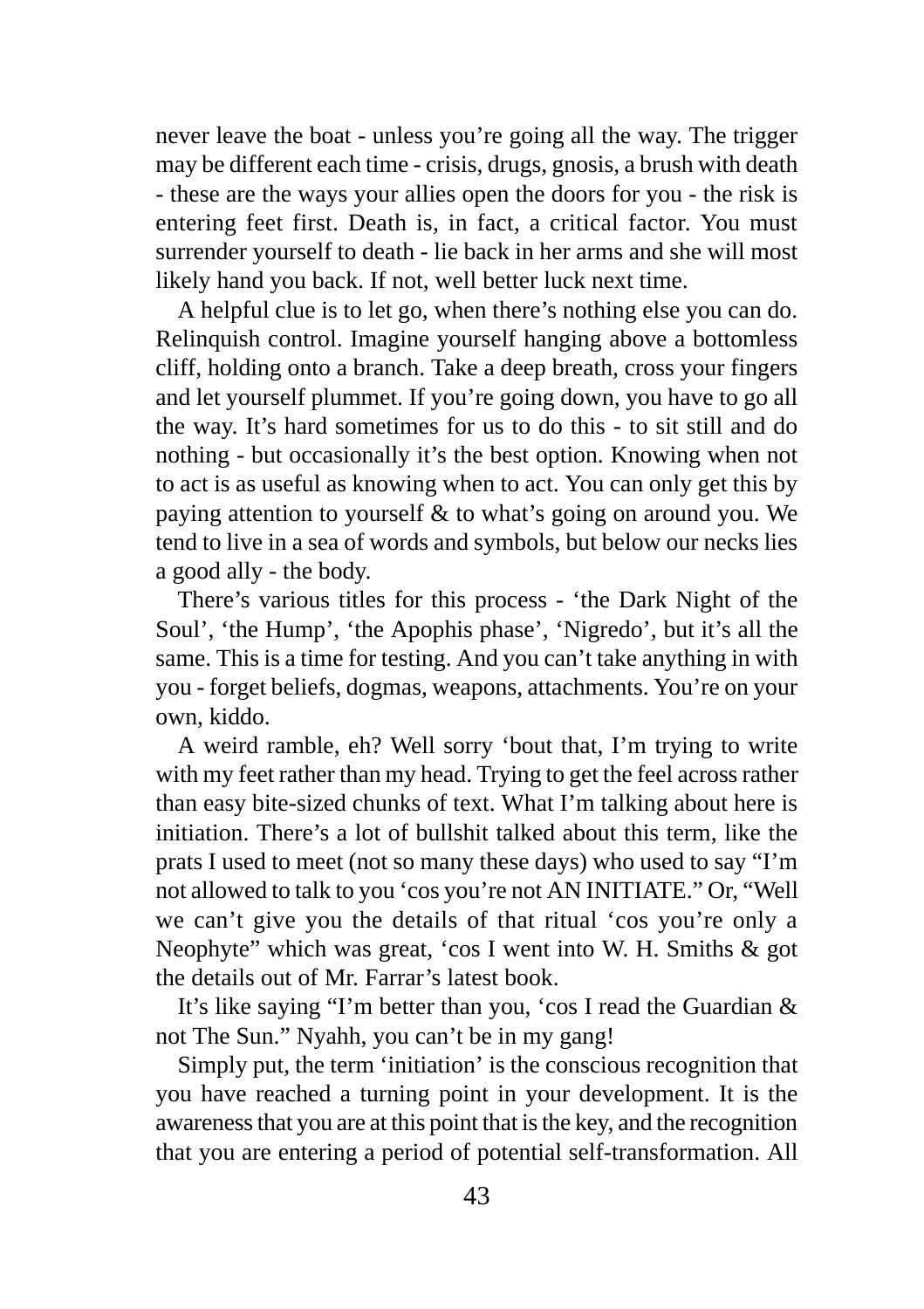the ritual stuff is unnecessary - though many people find ritual a useful (and fun!) way of dramatising the inner/outer process. Sure, you can be initiated into the belief system of a particular group or cult, but the deepest level of initiation is into yourself. Someone else can act as a guide or helper, but they can't do it for you.

To pass between the worlds usually involves some kind of catharsis; an upheaval, trial or test. The necessary disruption seems to be the 'trigger' for the plunge. This can happen as a result of your own developmental exercises, as a 'coincidental' event, or it can be induced by someone else. This last means is perhaps the most difficult and rewarding part of the role of initiator - knowing when to apply the light touch so that the awareness of the initiation cycle is triggered. Touch, and then let go - because once someone begins an active initiation, there's not a lot else you can do. Except maybe listen, or not, depending on the necessities of the situation. Hopefully that person will do the same for you, one day.

In some ways, initiation is a feint at death. A lot of the attachments you previously held on to will most likely have to go out the window. It tends to lower your self-esteem, realising what a stupid bugger you've been. It tends to give rise to the feeling of being an 'outsider', which, if clung to, can rapidly turn into feelings of being 'one of the elect', a 'Magus', or a 'rebel' - whatever pose seems the most attractive. The choice is yours alone - either stay there in the void, or reach out your hand to someone else.

We see the initiation cycle in terms of the larger-than-life images of the Mythic world. The initiatory journey is told the world over in faery tales, plays, campfire stories to Science Fiction. Two of my own favourites are The Tale of Jumping Mouse, and Apocalypse Now. The Journey tends to go like this: summons to departure, the riverboat, journey into chaos, meeting friends and temporary allies, trials and obstacles, the final encounter with an agent of Change, the return to the surface, and the return to the community as ...?

This is of course, the journey portrayed in the major arcana of the Tarot, but it is an eternal journey that reaches into all of us; the Fool, Luke Skywalker, me, you - everyone. It never ends; - I don't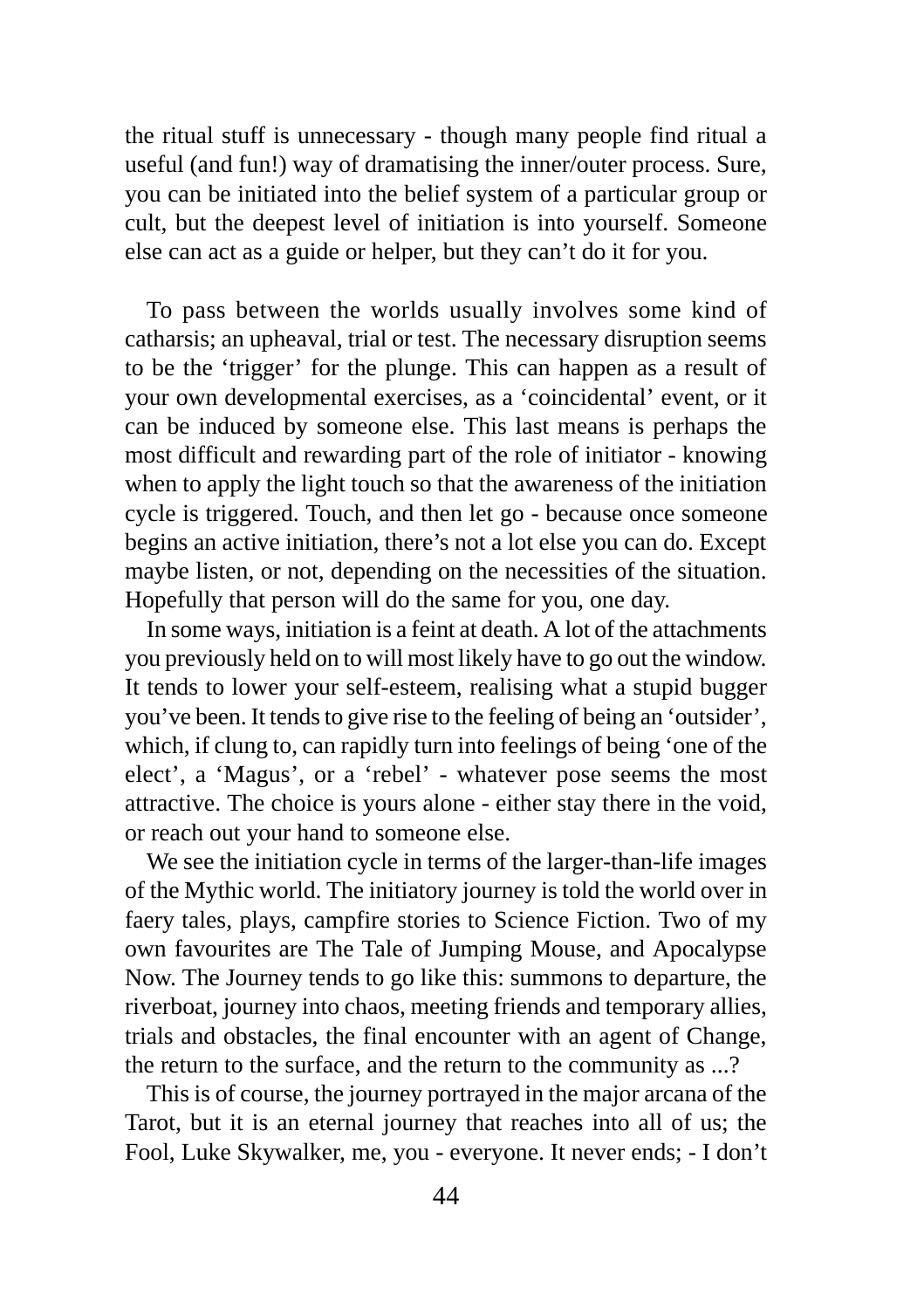believe in utopias, perfection, or 'True Selves' which are eternally bathed in bliss. The striving is the important bit.